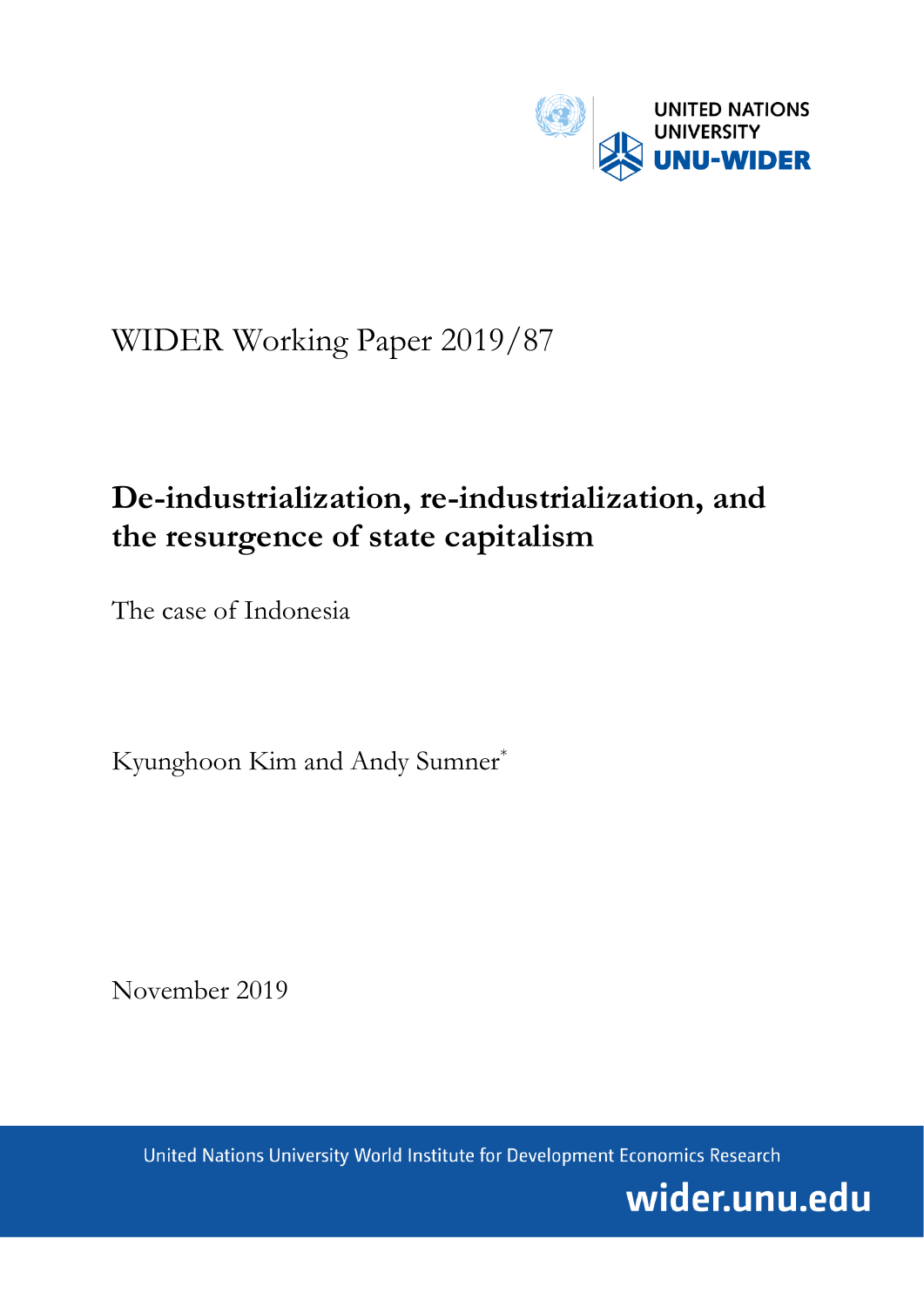**Abstract:** Discussions on the developing world's industrial policies have largely neglected the role of state-owned entities. This paper argues that the resurgence of state capitalism has been, in part, the response of developing countries to the recent pattern of structural transformation involving weak manufacturing. Using the case of Indonesia, this paper demonstrates that many middleincome countries have large and diverse state-owned entities in their development policy toolbox and have begun to experiment with these tools in order to change the pace and characteristics of structural transformation. Considering these trends, there is a need to reconsider or 'normalize' the debate on the positive role that state-owned entities can play in stimulating structural transformation and on the institutional and policy design that can foster that role.

**Key words:** Indonesia, industrialization, industrial policy, infrastructure, state-owned enterprises

#### **JEL classification:** G20, H70, L52, O14

**Acknowledgements:** Earlier versions of this paper were presented at a workshop, Rethinking the State in the 21st Century, organized by the Institute for New Economic Thinking (INET) Young Scholars Initiative (YSI) and the University College London (UCL) Institute for Innovation and Public Purpose (IIPP), at the 2019 International Initiative for Promoting Political Economy Annual Conference (State Capitalism Redux session), and at the 2019 UNU-WIDER Development Conference (Structural Transformation session). The authors thank the organizers, speakers, and audience for their valuable comments.

This study has been prepared within the UNU-WIDER project Developer's dilemma – [structural transformation, inequality](https://www.wider.unu.edu/node/237411)  [dynamics, and inclusive growth.](https://www.wider.unu.edu/node/237411)

Copyright © UNU-WIDER 2019

Information and requests: publications@wider.unu.edu

ISSN 1798-7237 ISBN 978-92-9256-723-1

<https://doi.org/10.35188/UNU-WIDER/2019/723-1>

Typescript prepared by Luke Finley.

The United Nations University World Institute for Development Economics Research provides economic analysis and policy advice with the aim of promoting sustainable and equitable development. The Institute began operations in 1985 in Helsinki, Finland, as the first research and training centre of the United Nations University. Today it is a unique blend of think tank, research institute, and UN agency—providing a range of services from policy advice to governments as well as freely available original research.

The Institute is funded through income from an endowment fund with additional contributions to its work programme from Finland, Sweden, and the United Kingdom as well as earmarked contributions for specific projects from a variety of donors.

Katajanokanlaituri 6 B, 00160 Helsinki, Finland

The views expressed in this paper are those of the author(s), and do not necessarily reflect the views of the Institute or the United Nations University, nor the programme/project donors.

<sup>\*</sup> Both authors: Department of International Development, King's College London, London, United Kingdom. Corresponding author: [kyunghoon.kim@kcl.ac.uk.](mailto:kyunghoon.kim@kcl.ac.uk)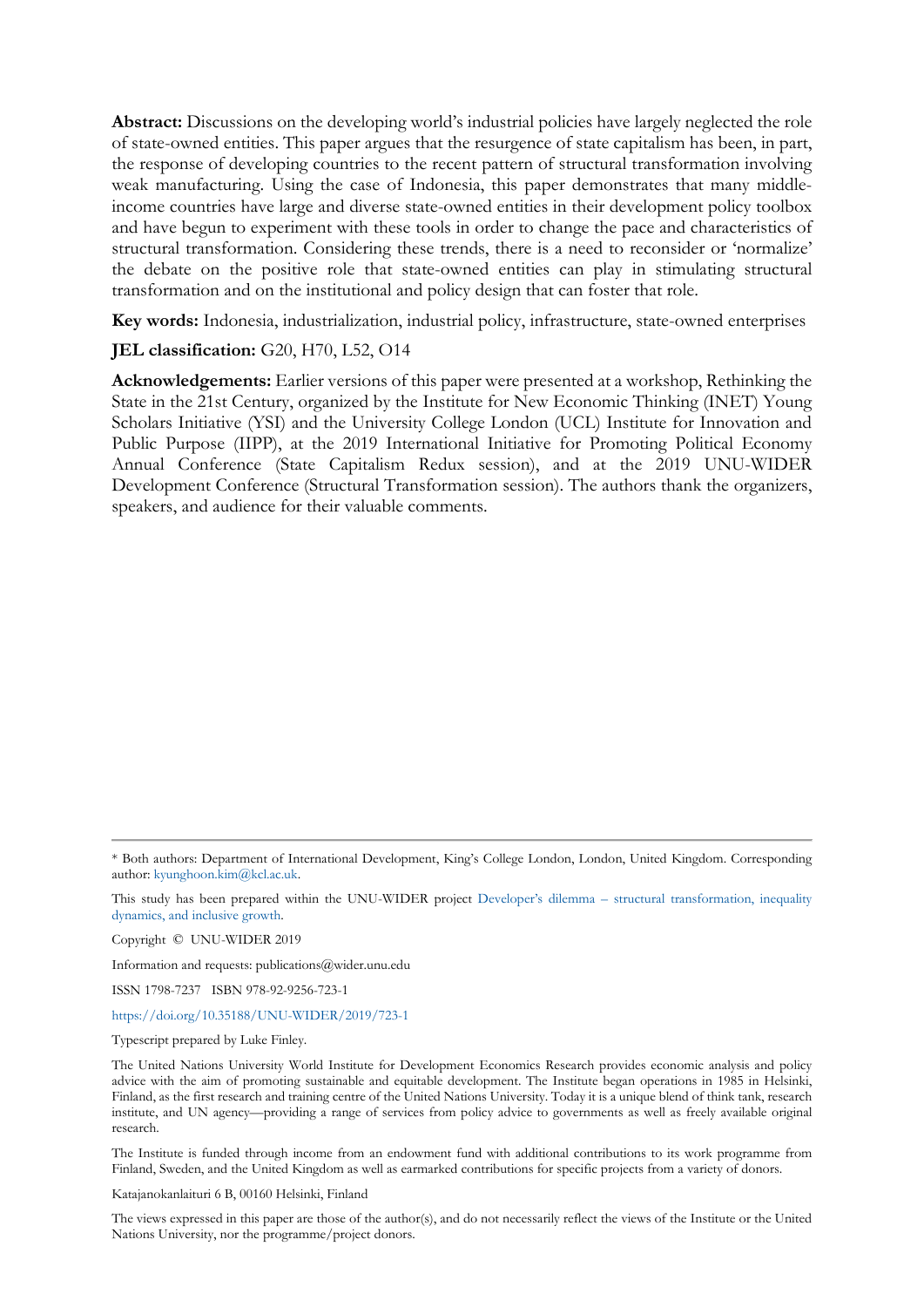## **1 Introduction**

This paper argues that two contemporary phenomena—namely, de-industrialization and the resurgence of state capitalism—are connected causally. We focus on the ways in which developing countries' governments use state-owned entities in national development strategies with the aim of stimulating structural transformation. We make use of the case of Indonesia, a large middleincome country that has been struggling to keep pace with East Asian countries. We analyse the Joko Widodo government's re-industrialization strategy during the second half of the 2010s, which deeply involved state-owned entities.

The paper is organized as follows. The second section discusses the manufacturing competitiveness gap between advanced and developing countries. The third section argues that 'state capitalist policy tools' have largely been left out of the process of 'normalizing' debates on industrial policies. The section discusses how state-owned entities, in various organizational forms with different characteristics, remain important policy tools for developing countries seeking to stimulate structural transformation. The section also compares the size of major developing countries' state enterprises by analysing the presence of listed state enterprises. By using this measure as a proxy, this section identifies a subset of major developing countries that have substantial state capitalist policy tools and are facing the challenge of stimulating industrialization. This section situates Indonesia among this group of countries. The fourth section investigates how state-owned entities were deployed by the Indonesian government with the aim of reviving industrialization during the second half of the 2010s. The paper demonstrates that the Indonesian government has begun to actively mobilize state-owned entities to (i) improve the country's connectivity, (ii) strengthen downstream resource industries, and (iii) foster high value-added manufacturing industries. The final section concludes by suggesting future research areas.

## **2 Manufacturing competitiveness gap and return of industrial policy**

The fear of slowing economic structural transformation is widespread in the developing world. For developing countries, structural transformation, defined as movement of resources from less productive sectors to more productive sectors, is important in closing the large productivity gaps across economic sectors and in stimulating overall economic growth. McMillan et al. (2014) argue that a significant part of the gap in economic growth across different developing regions can be explained by the direction in which labour has moved between sectors. Focusing on intersectoral labour movement, McMillan et al. find that Asia experienced growth-enhancing structural transformation whereas Latin America and Africa experienced growth-reducing structural transformation during 1990–2005. Rodrik (2016) links this finding with the phenomenon of 'premature de-industrialisation'. Rodrik posits that countries that experienced deindustrialization—defined as a declining share of manufacturing in a country's value added or employment—during 1990–2012 had lower income levels compared with countries that experienced de-industrialization during 1960–90. Rodrik's study further posits that the peak manufacturing share from which the downward trend begins has become lower in the post-1990 period. Premature de-industrialization poses a serious challenge to the developing world because it undermines manufacturing, a sector that exhibits strong unconditional convergence in labour productivity and that can be an important driver of employment generation in developing countries. One consequence, as already found in parts of Latin America and Africa, is the shift of workers into lower-productivity and informal services.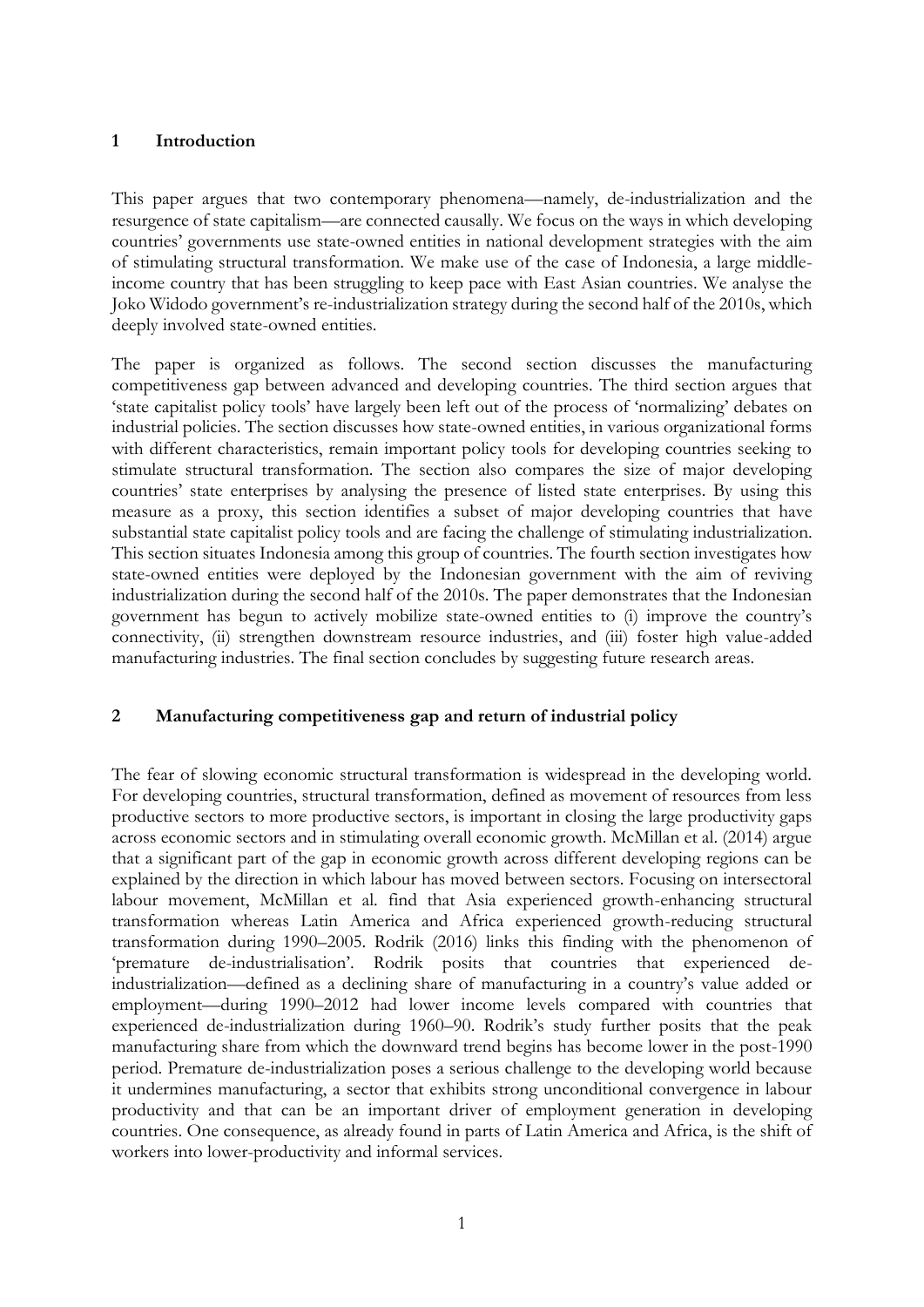Figure 1: Competitive Industrial Performance index



1990 CIP index relative to Germany (Ln of %)

Notes: (i) Advanced economies and developing economies, per the International Monetary Fund's definition, are marked with grey and black dots, respectively; (ii) black lines indicate one-third of Germany's Competitive Industrial Performance (CIP) index in each year; (iii) the solid grey line is a 45-degree line; (iv) the dotted grey line is the trendline; (v) Germany and the 20 largest middle-income countries are labelled.

Source: Authors' construction using data from United Nations Industrial Development Organization (UNIDO) CIP database.

Compared with advanced countries, developing countries have struggled to strengthen the competitiveness of their manufacturing sector. Figure 1 presents the United Nations Industrial Development Organization Competitive Industrial Performance (CIP) index for 1990 and 2016 (UNIDO 2019). The index is calculated using eight indicators that cover three dimensions: the manufacturing production and export capacity, the technological capacity, and the share in the world's manufacturing.<sup>1</sup> Numerous countries, both developed and developing, hover around the

<sup>&</sup>lt;sup>1</sup> The eight indicators are (i) manufacturing value added per capita; (ii) manufacturing exports per capita; (iii) share of medium-high- and high-tech manufacturing value added in total manufacturing value added; (iv) share of manufacturing value added in total gross domestic product; (v) share of medium-high- and high-tech manufactured exports in total manufactured exports; (vi) share of manufactured exports in total exports; (vii) a country's share in world manufacturing value added; and (viii) a country's share in world manufactured exports.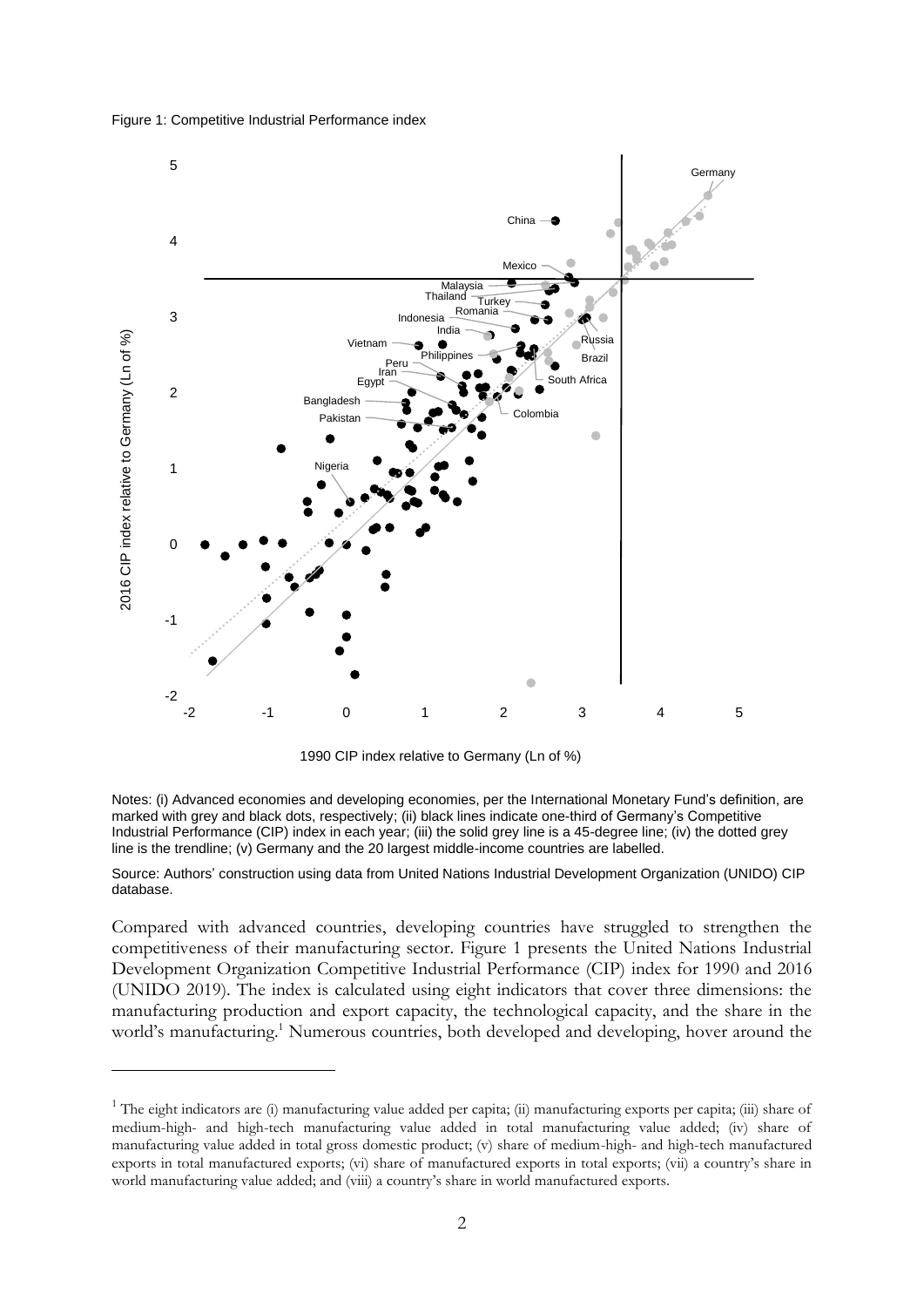45-degree line, and most of the developing countries (black dots in Figure 1) fall lower than the advanced countries (grey dots) in both years. The CIP index also shows that many developing countries have struggled to strengthen their manufacturing competitiveness relative to the level of Germany, the leader in manufacturing, over the past quarter of a century. While some large emerging countries such as Vietnam, India, and Bangladesh have seen their competitiveness strengthen significantly, their gap with Germany remains large. Only a handful of countries have seen their manufacturing sectors develop fast enough to enter the group of the world's leading manufacturers, defined as countries with a CIP index value above one-third of Germany's. Since 1990, just five countries—South Korea, Ireland, the Czech Republic, Mexico, and China—have newly entered this group. Between 1990 and 2016, only one country, Denmark, lost its position in the group. While many advanced countries are said to have transformed into post-industrial economies, the relative manufacturing competitiveness of advanced countries remains strong compared with that of most developing countries.

Driven in part by rising concerns regarding the patterns of economic structural change, scholarly inquiry into industrial policies has enjoyed something of a renaissance in the past decade (Andreoni et al. 2019; Cherif and Hasanov 2019; Felipe 2015; Noman and Stiglitz 2017; Page and Tarp 2017; Rodrik 2008; Salazar-Xirinachs et al. 2014; Warwick 2013).<sup>2</sup> This phenomenon can be attributed to a number of factors. The end of the 2000s commodities boom meant that many developing countries that depended heavily on the natural resources sector had to find the next growth driver. In this situation, the rapid and sustained ascendance of economies with a strong activist state, such as China, has been exemplary. Moreover, the diversification of finance sources to support development and the weakening faith in liberalization since the global financial crisis have provided a conducive environment for developing countries to experiment with different growth models and policy tools (Grabel 2017; Wade 2012).

Both developing and advanced countries have adopted industrial policies with zeal in the past decade. During the process of reviving the economy after the global financial crisis, the influence of the 'hidden developmental states' of advanced countries became more apparent and explicit, first through stimulus packages, followed by various growth and innovation strategies under the banner of 'green growth', 'smart cities', and 'Industry 4.0' (Block 2008; Evenett and Fritz 2018a; Mazzucato 2013; Meckling and Nahm 2018; Naqvi et al. 2018; Steenblik 2009; Weiss 2010). This trend not only legitimized the use of industrial policies to a certain extent but also pressured developing countries' governments to strengthen activism to stimulate economic catch-up with advanced countries that were trying to stride further ahead. This activism is evidenced by the rapid replication, and sometimes almost simultaneous adoption, of these new growth strategies in the developing world (UNCTAD 2018: chapter 4).

## **3 Bringing state-owned entities back into the industrial policy debate**

## **3.1 Varieties of state capitalist policy tools**

Analyses of the resurgence of industrial policies in the developing world have often focused on cross-border trade and investment measures, as highlighted in Table 1. While these measures are crudely divided into 'trade' and 'investment' instruments depending on the primary effect, most of them simultaneously affect both trade flows and investment decisions. These measures have aimed

<sup>&</sup>lt;sup>2</sup> This paper does not discuss the historical accounts and the theoretical rationale for and against using industrial policies, as there exists a vast literature, including the works cited in this section, that discusses these issues in detail.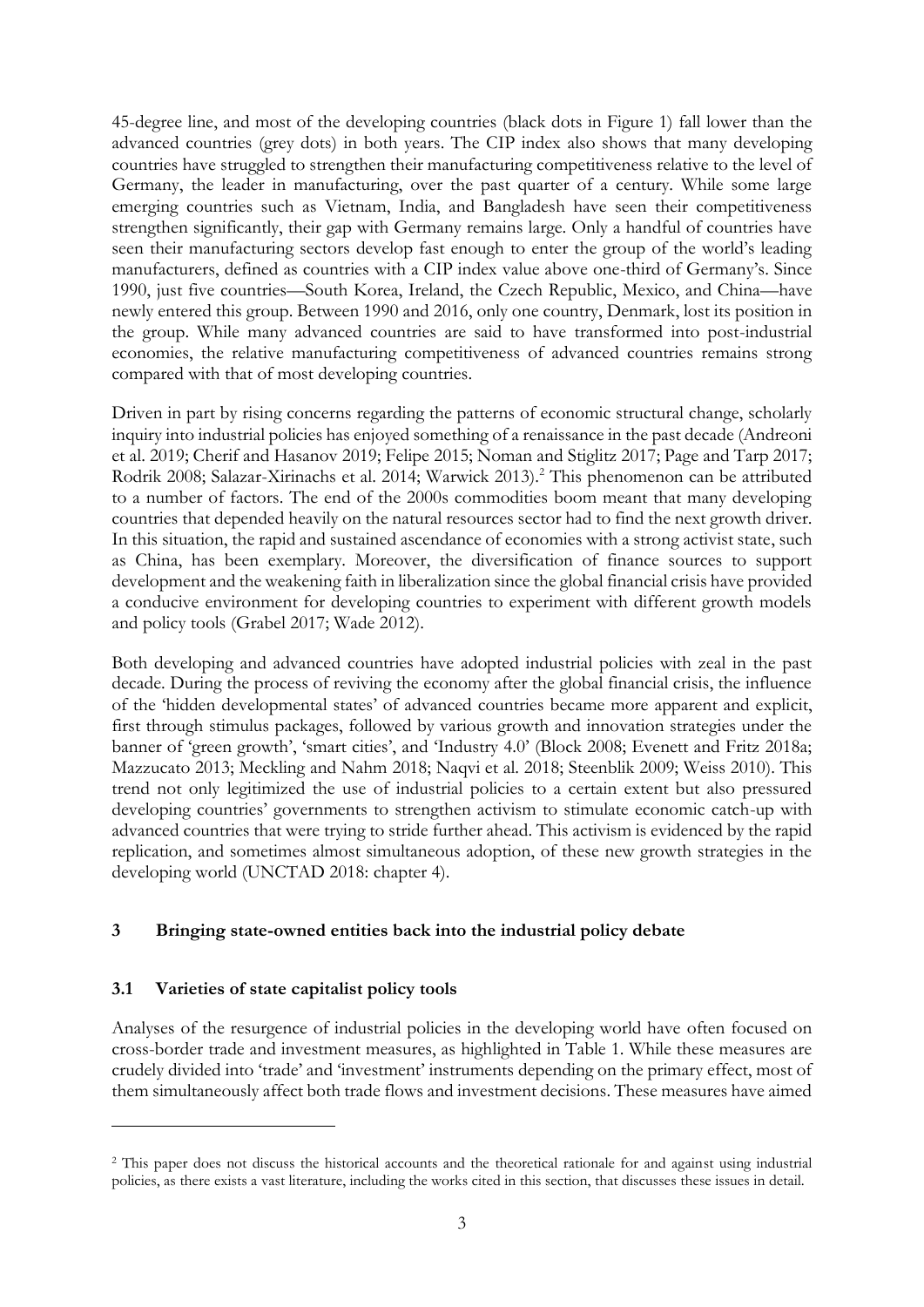either to protect local companies by controlling the level of competition in the domestic economy or to apply conditionality with the aim of increasing socioeconomic benefits. Despite a notable shrinking of the developing world's policy space along with economic liberalization during the 1980s and the 1990s (Chang 2002; Wade 2003), the recent literature on industrial policies has shown that a diverse set of cross-border measures remains available for stimulating industrialization.<sup>3</sup> In other words, the industrial policy literature has begun to see the glass as half full rather than half empty.

| Trade      | Import tariff                                                  |  |  |  |
|------------|----------------------------------------------------------------|--|--|--|
|            | Sanitary and phytosanitary measures                            |  |  |  |
|            | Technical barriers to trade                                    |  |  |  |
|            | Pre-shipment inspection and other formalities                  |  |  |  |
|            | Contingent trade-protective measures                           |  |  |  |
|            | Licensing, quotas, prohibitions, and quantity-control measures |  |  |  |
|            | Price-control measures                                         |  |  |  |
|            | Finance measures                                               |  |  |  |
|            | Restrictions on distribution and post-sales services           |  |  |  |
|            | Government procurement restrictions                            |  |  |  |
|            | Intellectual property                                          |  |  |  |
|            | Rules of origin                                                |  |  |  |
|            | Export-related measures                                        |  |  |  |
|            | Exchange rate devaluation                                      |  |  |  |
| Investment | Entry, ownership, and control limits                           |  |  |  |
|            | Screening and approval                                         |  |  |  |
|            | Operational conditions and restrictions                        |  |  |  |

Table 1: Major types of cross-border industrial policy

Source: Authors' construction based on Evenett and Fritz (2018b), Kalinova et al. (2010), and UNCTAD (2015a, b).

Non-tariff barriers have often been designed and implemented just shy of directly and explicitly violating World Trade Organization (WTO) obligations. Many advanced and developing countries have taken advantage of regulatory arbitrariness and loopholes or 'legitimate discretion' to discriminate against imports and foreign investment and to place domestic companies in advantageous positions (Baldwin and Evenett 2009: 4). Such measures aim to benefit the domestic companies disproportionately, yet proving this discrimination against foreign companies is not necessarily easy. Such policies are usually framed to avoid the impression that they are discriminatory (Aggarwal and Evenett 2010). Further, when complaints are made at the multilateral stage, governments often provide rationale based on the need to protect the environment and human health, avoid critical shortage of essential products, or strengthen national security. Even if countries use measures prohibited by WTO rules, the cases are not always challenged in a dispute settlement process because the procedure is 'long and tedious' and 'cumbersome and costly' (Singh

<sup>&</sup>lt;sup>3</sup> For a detailed analysis of the trade and investment policy tools available to developing countries, see Thrasher and Gallagher (2008).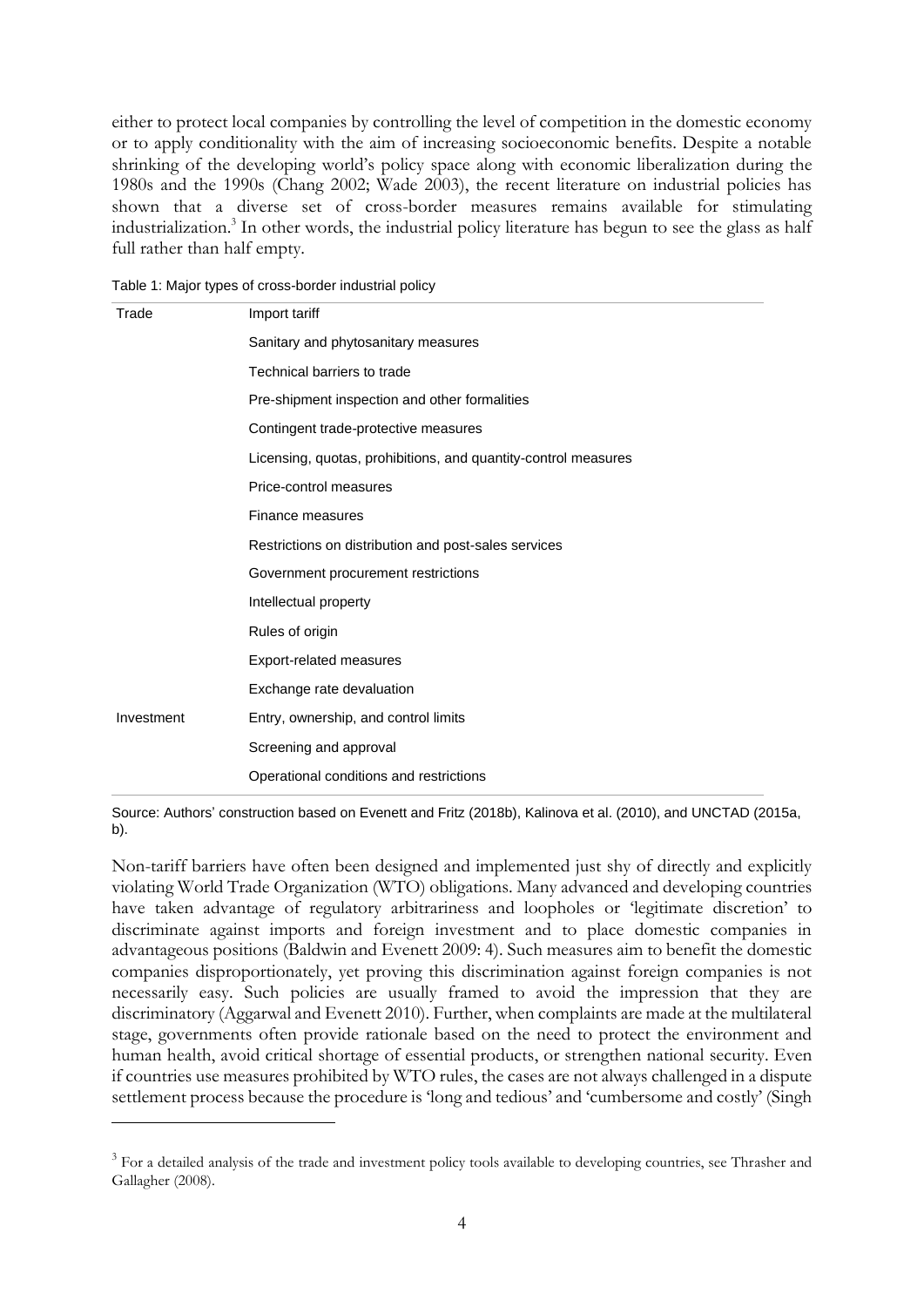2016: 22; Wade 2016: 476). Relatively immediate retaliatory actions such as anti-dumping and countervailing measures are more widely used (Singh and Jose 2016), but the implementation of these instruments involves a complex calculation due to the globalized supply chain and potential counter-retaliation. The recent literature on industrial policies demonstrates that these factors are the reason that cross-border measures, including more constrained policy instruments under WTO rules such as the local content requirements, have proliferated in the past decade in countries aiming to stimulate structural transformation.

In comparison, far less attention has been given to the government's tools for more directly participating in the promotion of structural transformation via state-owned entities. Analysis of the recent resurgence of state capitalism has been extensive, stemming from an array of viewpoints. State capitalism literature has focused on the new characteristics of state-owned entities around the world. In particular, state-owned entities' rapid growth and internationalization (Cuervo-Cazurra 2018; Gu et al. 2016; Johan et al. 2013; Liang et al. 2015; Megginson et al. 2013) and changing ownership structure and corporate governance (Bruton et al. 2015; Megginson and Fotak 2015; Musacchio and Lazzarini 2014; Nem Singh and Chen 2018) have attracted much academic attention. On a broader level, the effects of the resurgence of state capitalism on the free market model and the democratic political system have also been discussed (Bremmer 2010; Carney 2018; Chua 2016; Kurlantzick 2016). In terms of country coverage, literature on state capitalism has focused on countries with rapid economic growth or with a large natural resource sector, both of which have provided financial resources to expanding state-owned entities.

However, relatively less emphasis has been given to how the resurgence of state capitalism fits within emerging countries' national development strategies, which aim to solve domestic economic challenges and find the next growth engine. While the literature discusses the industrial motivations behind deploying state-owned entities, it emphasizes theories of corporate inefficiency or government failures, highlighting state-owned entities' weak financial performance or rent-seeking political 'intervention'. Policy recommendations regarding state-owned entities have somewhat moved away from the blanket 'privatization' of the past, but the recent emphasis in the literature on 'rationalization' continues to downplay the potential developmental role of state-owned entities. Similarly, Nem Singh and Chen (2018) and Rowden (2018) find that recent 'developmental state' literature pays limited attention to the important role that state-owned entities play in the development process.<sup>4</sup> This paper aims to fill this gap by linking developing countries' efforts to stimulate structural transformation and the revival of state capitalism.

The 'state capitalist policy tools' often go further than the measures for 'nudging' and 'prodding' the economic actors that have been the focus of much of the recent literature on industrial policies (Storm 2015: 688). In analysing the industrial policies behind East Asia's rapid growth, Wade (1990b: 234) describes the government role of supporting profit-seeking companies in carrying out intended investment and production through policy assistance and the provision of marginal resources as a 'following the market' policy. In comparison, when the government injects significant resources and creates new opportunities for producing something that firms would not have produced in response to price signals, 'leading the market' industrial policies are at work. Many of these 'leading the market' measures aim to make producers deviate substantially from a country's comparative advantage at a given point in time (Lin and Chang 2009). State-owned entities have often been pivotal actors when governments have tried to promote high value-adding and technologically demanding sectors but the country lacked private capitalists willing to take the

<sup>4</sup> Although the major focus was on trade, investment, and financial policies, the literature on 'original' developmental states discusses the important role that SOEs played during industrialization in East Asia. See Amsden (1989: 91–92, 291–318) on South Korea, Wade (1990a: 110–111, 176–180) on Taiwan, and Chua (2016) on Singapore.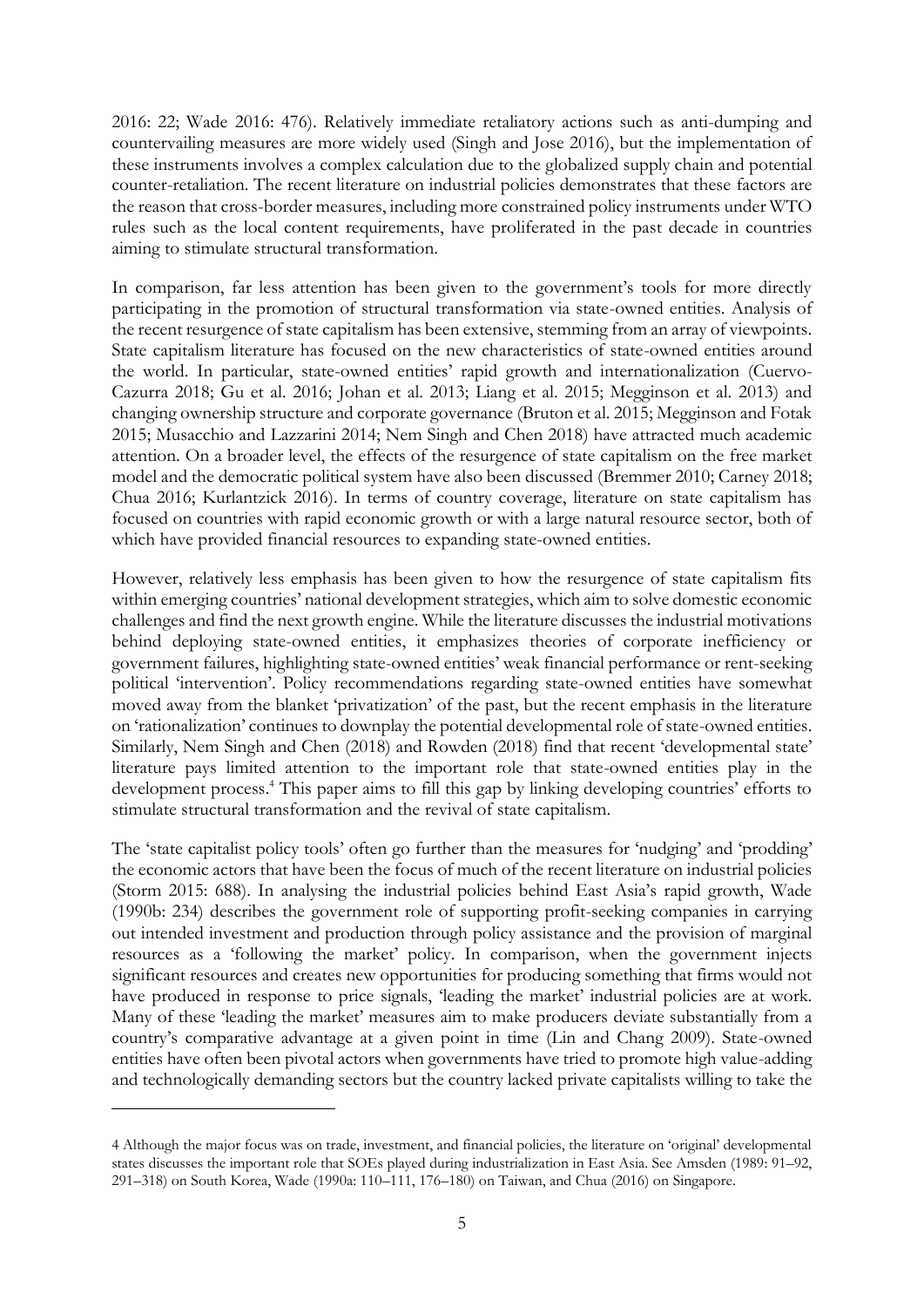risks given the high levels of uncertainty. In such situations, deploying state enterprises may be 'the only solution' (Andreoni and Chang 2016: 498). State-owned entities are policy vehicles in which governments' financial and physical assets, and public technology, skills, and knowledge, can be and already are accumulated. Efficiency problems and corruption notwithstanding, successful late-developing countries have effectively mobilized state-owned entities to stimulate structural transformation to varying degrees (Chang 2007; OECD 2015; UNCTAD 2016).

Corporate management literature (Bruton et al. 2015; Musacchio and Lazzarini 2014) has shown the diversity of state-owned entities, or 'varieties of state capitalism', by comparing different ownership and governance structures. This section takes a close look at how developing countries may use different forms of state-owned entities as policy tools for economic development. The 'state capitalist policy tools' that developing countries can draw upon to stimulate structural transformation can be grouped into four types of approach, with each approach suitable for fixing different types of market failure and capturing different economic opportunities (Table 2).

| Table 2: Development goals, challenges, and state-owned entities |  |  |
|------------------------------------------------------------------|--|--|
|                                                                  |  |  |

| Key challenges                | Leading state-owned entities                                         |
|-------------------------------|----------------------------------------------------------------------|
| Knowledge externalities       | State enterprises<br>in strategic industries                         |
| Capital market imperfections  | State financial institutions                                         |
| 'Weak' investment environment | State infrastructure companies,<br>science and research institutions |
| Co-ordination failure         | State holding companies,<br>state financial institutions             |
|                               |                                                                      |

Source: Authors' construction.

First, governments can use the numerous state-owned enterprises (SOEs) in strategic industries to stimulate structural transformation. Investing in these sectors tends to entail high risks due to the sectors' externalities and low initial technological capacity. SOE presence in strategic industries differs across countries and tends to be broader in emerging economies. Many governments own firms in the natural resources sector, and government-owned firms in the mining and energy sectors may contribute to industrialization by moving up the value chain from upstream to downstream operations. Some governments also continue to own important manufacturers in basic industries such as the cement and steel sectors. There are also state-owned producers in industries at the higher end of the value-adding spectrum, such as sectors related to chemicals, machinery, electrical and transport equipment, and defence manufacturing (Kowalski et al. 2013; OECD 2017). Governments have substantial policy space to use SOEs in the manufacturing sector. WTO rules are ownership-neutral in general. The definitions of SOEs are ambiguous, and the few rules that apply precisely to SOEs are vague, generally requiring them to behave on a level playing field and on a competitive basis. Many state enterprises continue to receive financial and regulatory privileges, but practical and political difficulties exist for SOEs' trading partners and their companies in challenging these policies. Raising protests regarding unfair competition with SOEs within the SOEs' countries is difficult, especially when those SOEs' activities are domestically oriented. Recently, concerns have increased regarding SOEs' internationalization and the negative effects of this on the competitive conditions in the global market. However, as the active cross-border activities of Chinese SOEs have proven, the WTO disciplines and the dispute settlement mechanism have posed a limited threat to the ascendance of SOEs (Kowalski and Perepechay 2015; Kowalski et al. 2013; Singh and Jose 2016; Willemyns 2016).

Second, governments can stimulate structural transformation by providing financial support to companies in economic sectors that they aim to promote. This approach is important where the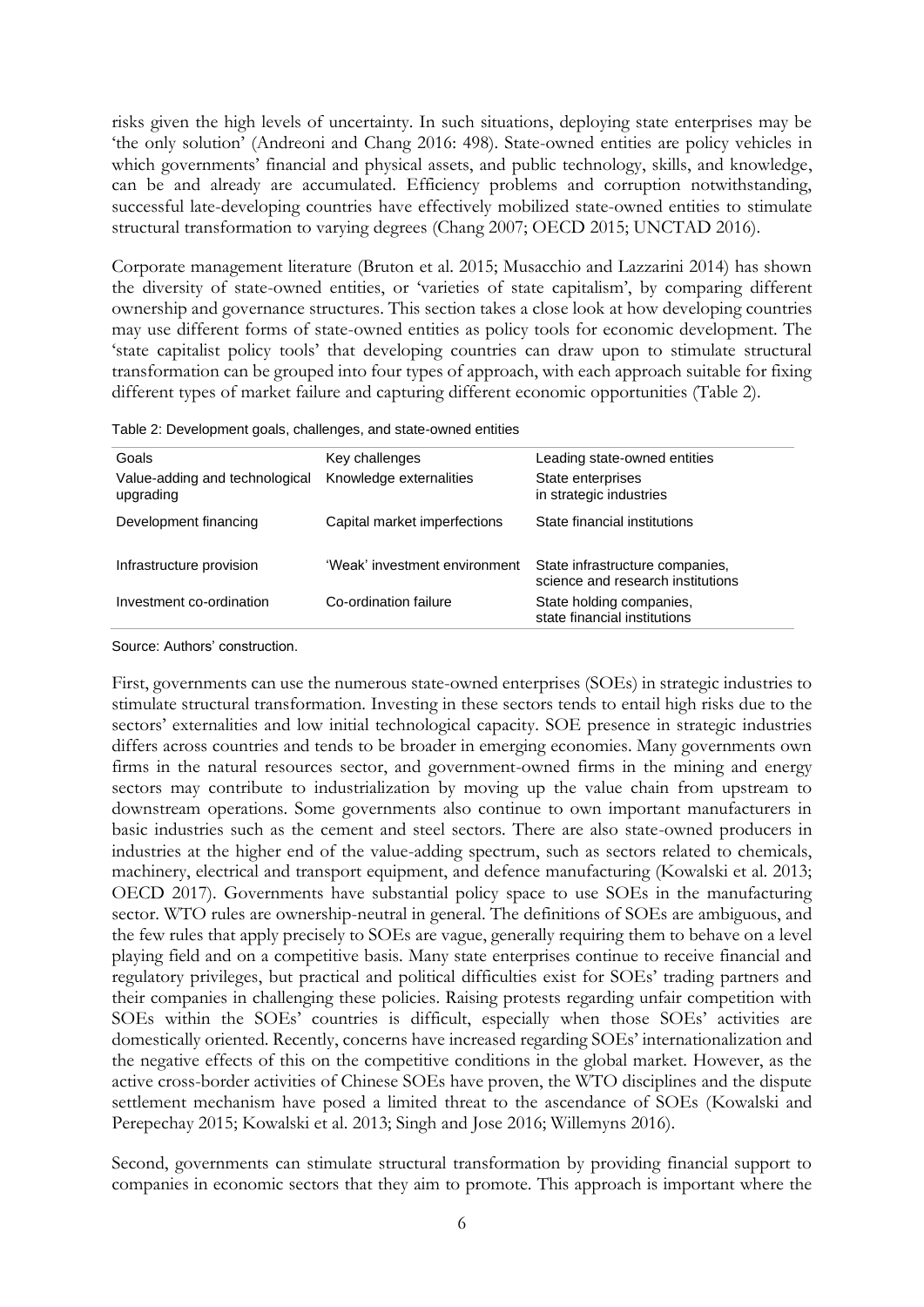financial market is underdeveloped and where, as a result, significant capital market failure exists. Some WTO rules do address government subsidies; however, as with other industrial policies, proving that certain financial support is discriminatory is often difficult. Again, the criteria for providing financial subsidies can be carefully designed in order to stay within the multilateral rules while emphasizing the urgent socioeconomic challenges a country faces (Aggarwal and Evenett 2010; Singh and Jose 2016). Financial support extends beyond governments providing grant or monetary assistance through the fiscal budget or tax relief. It takes various other forms, such as insurance, guarantees, and patient financing through loans and equity participation. Financial support is provided by a diverse set of state-owned financial institutions that have grown rapidly since the 2000s, such as state-owned commercial banks, development financial institutions, and sovereign investment funds (Alhashel 2015; De Luna-Martinez et al. 2017; Grabel 2017; Kring and Gallagher 2019).

Third, governments can use state-owned entities to provide hard and soft infrastructure to enhance a country's connectivity and strengthen technological capacity. Many developing countries suffer from weak infrastructure investment because their regulatory environment is not 'businessfriendly' enough. Governments can be more deeply involved in infrastructure provision than 'just' financing projects through the fiscal budget. State enterprises continue to dominate the utility sector as investors and operators, and state-owned construction companies, though not as widespread, play an important role in funding and conducting physical infrastructure projects (OECD 2017). Many special economic zones, incubators, and scientific research and skills development centres are directly or indirectly operated by governments (Mazzucato 2013). Stateowned financial institutions are also key financiers of physical infrastructure and research programmes. There are weak external constraints on governments investing in or subsidizing infrastructure development, although these so-called 'horizontal' measures are usually designed to benefit targeted firms, sectors, or geographical areas. Furthermore, government services are carved out from the General Agreement on Trade in Services, and less than a third of WTO members are participants in the Government Procurement Agreement (Singh and Jose 2016; WTO 2019). These factors offer developing countries substantial policy space in which to use state-owned entities to provide vital infrastructure for stimulating structural transformation.

Lastly, on top of their primary role of conducting and financing development projects, state-owned entities can also play a co-ordinating role in national development strategy. Andreoni and Chang (2019) argue that a key determinant of successful industrial policy implementation is the state's capacity to organize and co-ordinate various policy tools and institutions across industrial sectors. This capacity is necessary as structural tensions, complex interdependencies, and conflicting interests are inherent in the processes of industrial transformation and can evolve in unexpected ways. From this perspective, state-owned entities have the potential to play an important role in managing sectoral interaction and policy complementarity, as these entities—which are present in a wide range of sectors—are linked with each other and with private companies through financial channels and value chains. Also, some state-owned entities such as state holding companies, state investment funds, and development financial institutions have explicit missions of strategic coordination, as these entities have diversified investment and lending portfolios. Even though these state-owned entities tend to be lower in the ranks of bureaucracy, they can offer important financial resources and on-the-ground expertise that can contribute to governments' industrial policy design and implementation.

This section has demonstrated that significant policy space exists for using state-owned entities to stimulate structural transformation. However, the existence of this policy space does not necessarily mean that all developing countries have state capitalist policy tools available to influence the pace and direction of structural transformation. The following section measures the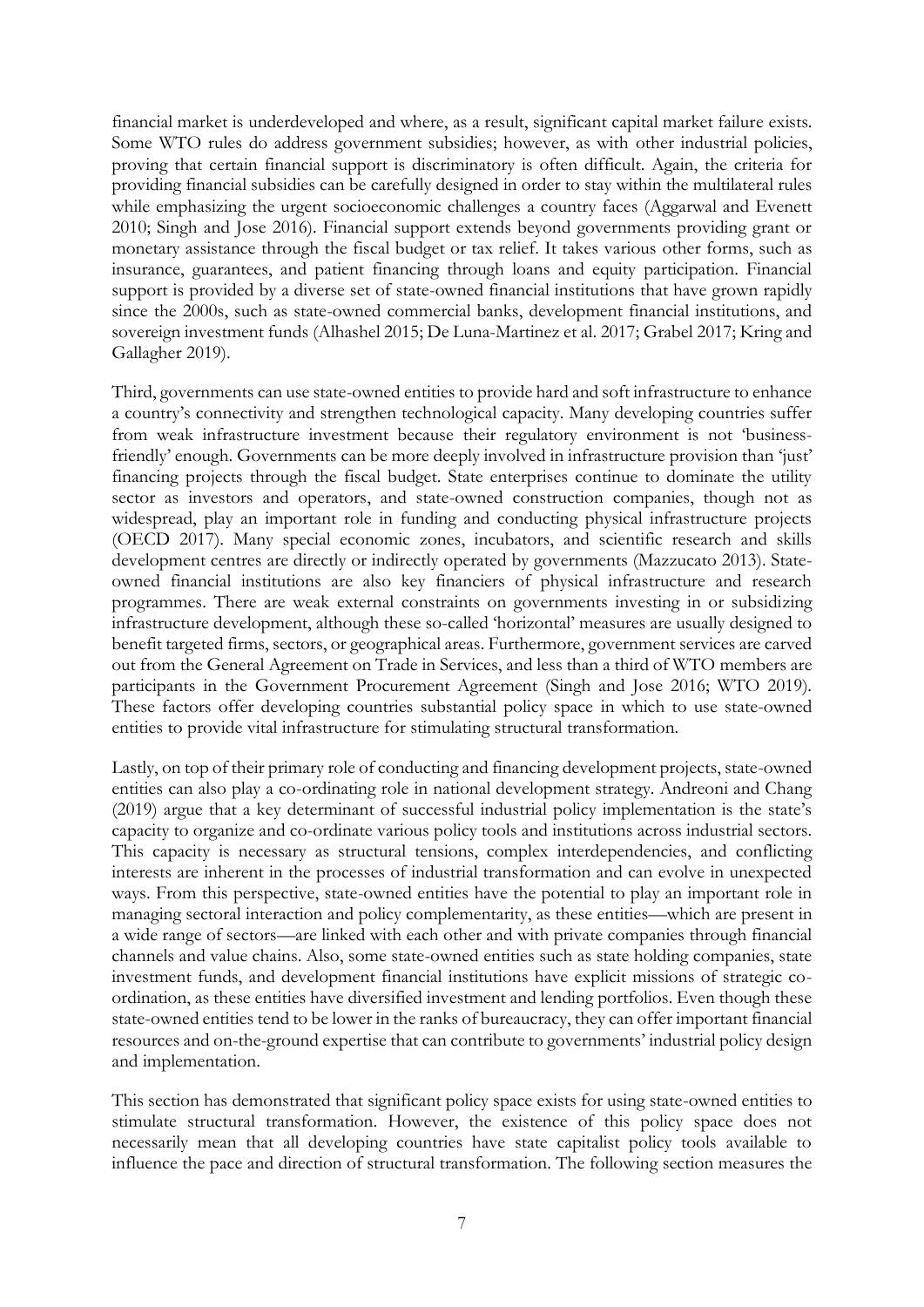importance of SOEs in large middle-income countries, and assesses these countries' levels of industrial development.

## **3.2 Availability of state capitalist policy tools in lagging industrializers**

Some observers have pointed to advanced countries' large fiscal spending, which is related to significant government expenditure on social protection and health in ageing societies, and have stated that 'we are all state capitalists now' (Ferguson 2012). However, the size of fiscal spending alone is not helpful for analysing a government's ability and willingness to stimulate economic structural transformation. Countries with a significant presence of state capitalist instruments are characterized by a diverse set of influential state-owned entities capable of participating in productive investment on the expenditure side as well as contributing to value creation on the production side.<sup>5</sup> Surveys have been conducted on various types of state-owned entities (De Luna-Martinez et al. 2017; Kowalski et al. 2013; OECD 2017; Pellizzola 2017), but direct comparison of major developing countries is often difficult due to partial country coverage and varying national definitions.

To deal with these limitations, this section analyses the listed companies of the 20 largest middleincome countries by the size of gross domestic product (GDP). The 'SOE share' of these middleincome countries is calculated by averaging the SOEs' share in the assets, operating revenue, and net income of each country's 100 publicly listed companies with the largest assets. SOEs are defined as companies whose ultimate owner type is 'public authority, state, or government' in the Osiris database.<sup>6</sup> The ultimate owner of an SOE is defined as the company's largest shareholder with at least 25.01 per cent of ownership at every step of the ownership path. This indicator has shortfalls as it fails to cover some state-owned entities, such as fully state-owned enterprises which are not listed on the stock exchange, state investment funds, and development financial institutions. However, considering data availability and the fact that modern state capitalism is characterized by state-owned entities that are embedded in the corporate sector and the financial market, this indicator can be an important proxy for measuring the extent to which the state is present in the economy. Rather than serving as a stepping stone towards full privatization, partial privatization by listing shares on the stock exchange has been a major pathway to expanding SOEs that has been taken by many countries with significant state capitalist instruments. Increasing equity and leverage and embracing market forces via listing shares have been key drivers of the rapid growth of the SOE sector in many emerging economies. Furthermore, historical accounts show that listed SOEs and other state-owned entities often grow in tandem during phases of state economic activism (Bruton et al. 2015; Musacchio and Lazzarini 2014; OECD 2016).

Using the 'SOE share' (Table 3), this paper defines developing countries that have an SOE share larger than the 20 largest middle-income country average as economies with strong state capitalist policy tools. This definition does not mean that countries with a below-average SOE share lack important state-owned entities that can contribute to stimulating structural transformation; however, in such countries these entities are likely to have a relatively smaller presence in the overall national economy. Per that definition, nine middle-income countries are identified as having strong state capitalist instruments. Five (China, India, Brazil, Russia, and Indonesia) out of

<sup>&</sup>lt;sup>5</sup> The term 'state capitalist countries' is purposely not used so as to avoid giving the impression that countries can be divided dichotomously into market economies and state capitalist economies. While the debate continues on whether to grant 'Market Economy Status' to certain countries for trade defence purposes, it is adequate in this paper to categorise major developing countries as market economies with either stronger or weaker state capitalist policy tools.

<sup>6</sup> Available (registration required) at:<https://osiris.bvdinfo.com/version-20191113/home.serv?product=OsirisNeo> (accessed 29 January 2019).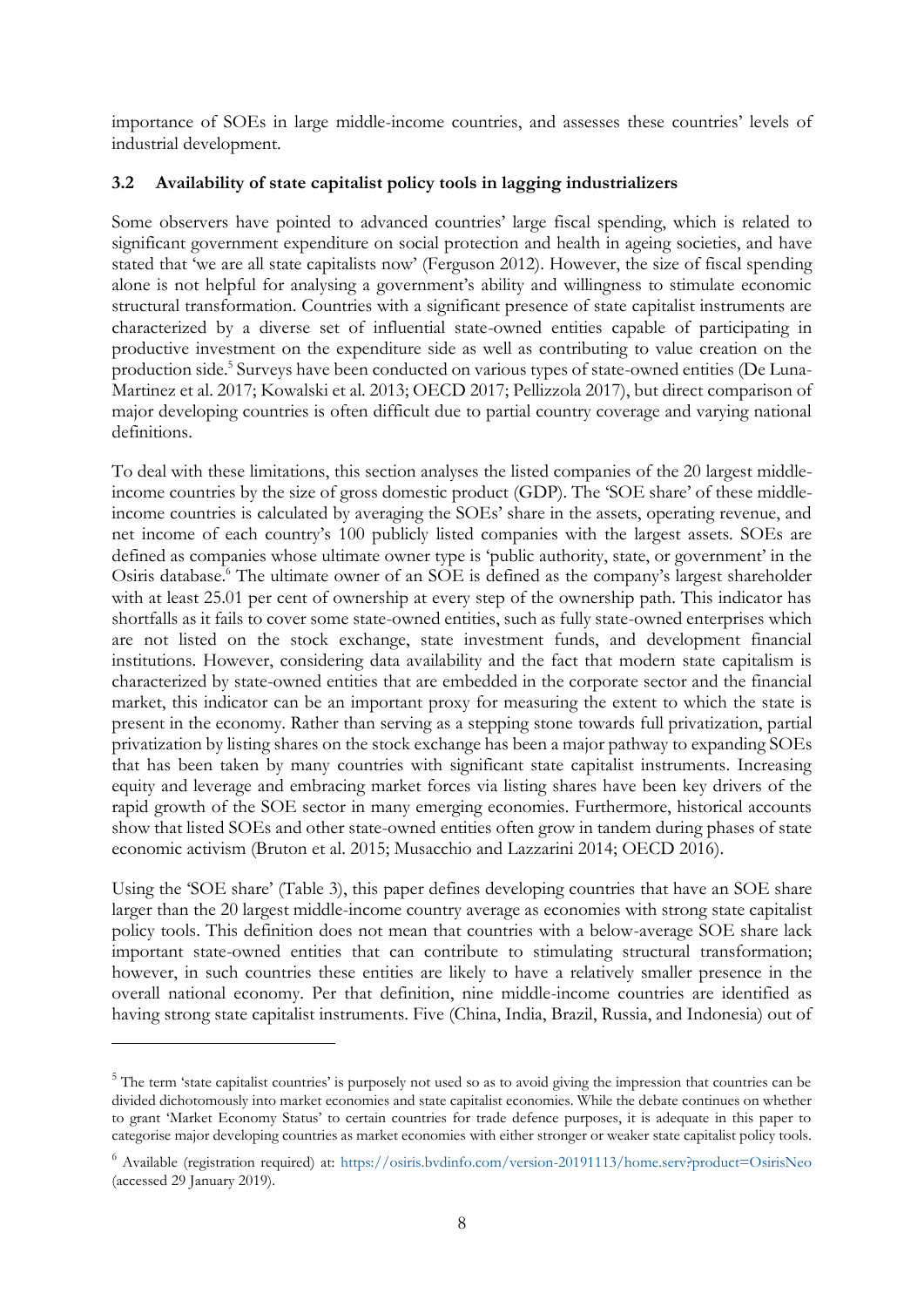the six largest middle-income countries have higher-than-average SOE shares. Other countries with large state capitalist instruments include three countries in South-East Asia (Thailand, Malaysia, and Vietnam) and one in the Middle East (Iran). At the other end of the spectrum, South Africa, Mexico, Nigeria, and the Philippines have a small SOE share of less than 1 per cent.

|               | SOE share, 2017 (%)            |       |                      |            |         |
|---------------|--------------------------------|-------|----------------------|------------|---------|
|               | GDP, 2017<br>(billion dollars) | Asset | Operating<br>revenue | Net income | Average |
| China         | 12.24                          | 74.7  | 83.5                 | 74.9       | 77.7    |
| India         | 2.60                           | 57.1  | 45.1                 | 13.1       | 38.4    |
| <b>Brazil</b> | 2.06                           | 32.8  | 27.5                 | 18.6       | 26.3    |
| Russia        | 1.58                           | 77.4  | 59.4                 | 60.1       | 65.6    |
| Mexico        | 1.15                           | 0.0   | 0.0                  | 0.0        | 0.0     |
| Indonesia     | 1.02                           | 47.5  | 32.1                 | 37.4       | 39.0    |
| Turkey        | 0.85                           | 16.3  | 2.9                  | 9.3        | 9.5     |
| Thailand      | 0.46                           | 14.5  | 37.6                 | 28.9       | 27.0    |
| Iran          | 0.44                           | 14.2  | 26.7                 | 52.5       | 31.1    |
| Nigeria       | 0.38                           | 0.0   | 0.0                  | 0.0        | 0.0     |
| South Africa  | 0.35                           | 0.4   | 1.3                  | 0.7        | 0.8     |
| Malaysia      | 0.31                           | 49.0  | 45.7                 | 47.9       | 47.5    |
| Philippines   | 0.31                           | 0.0   | 0.0                  | 0.0        | 0.0     |
| Colombia      | 0.31                           | 12.9  | 21.3                 | 31.8       | 22.0    |
| Pakistan      | 0.30                           | 19.9  | 13.7                 | 24.2       | 19.3    |
| Bangladesh    | 0.25                           | 7.8   | 4.4                  | 4.5        | 5.6     |
| Egypt         | 0.24                           | 13.7  | 14.2                 | 19.9       | 15.9    |
| Vietnam       | 0.22                           | 40.9  | 41.8                 | 40.2       | 41.0    |
| Romania       | 0.21                           | 16.8  | 26.2                 | 27.2       | 23.4    |
| Peru          | 0.21                           | 6.9   | 9.7                  | 7.4        | 8.0     |
| Average       |                                | 25.1  | 24.7                 | 24.9       | 24.9    |

Table 3: Large middle-income countries' GDP and SOE share

Note: Osiris has data for only 69 publicly listed companies for Colombia.

Source: Authors' construction based on the Osiris database.

Out of the 20 largest middle-income countries, only two—China and Mexico—are categorized as leading manufacturers, defined as countries with a CIP index value of above one-third of Germany's (Figure 2). The rest of the 20 countries continue to be in the category of lagging industrializers, although Malaysia and Thailand have made impressive progress in the past two decades and are close to joining the group of leading manufacturers. Of the 18 lagging manufacturers, eight countries have large state capitalist instruments. Many of these developing countries are expected to adopt some level of state economic activism by using various instruments, including state capitalist policy tools, to stimulate industrialization. These countries would be characterized by national development policy packages that treat state-owned entities as important drivers of structural transformation.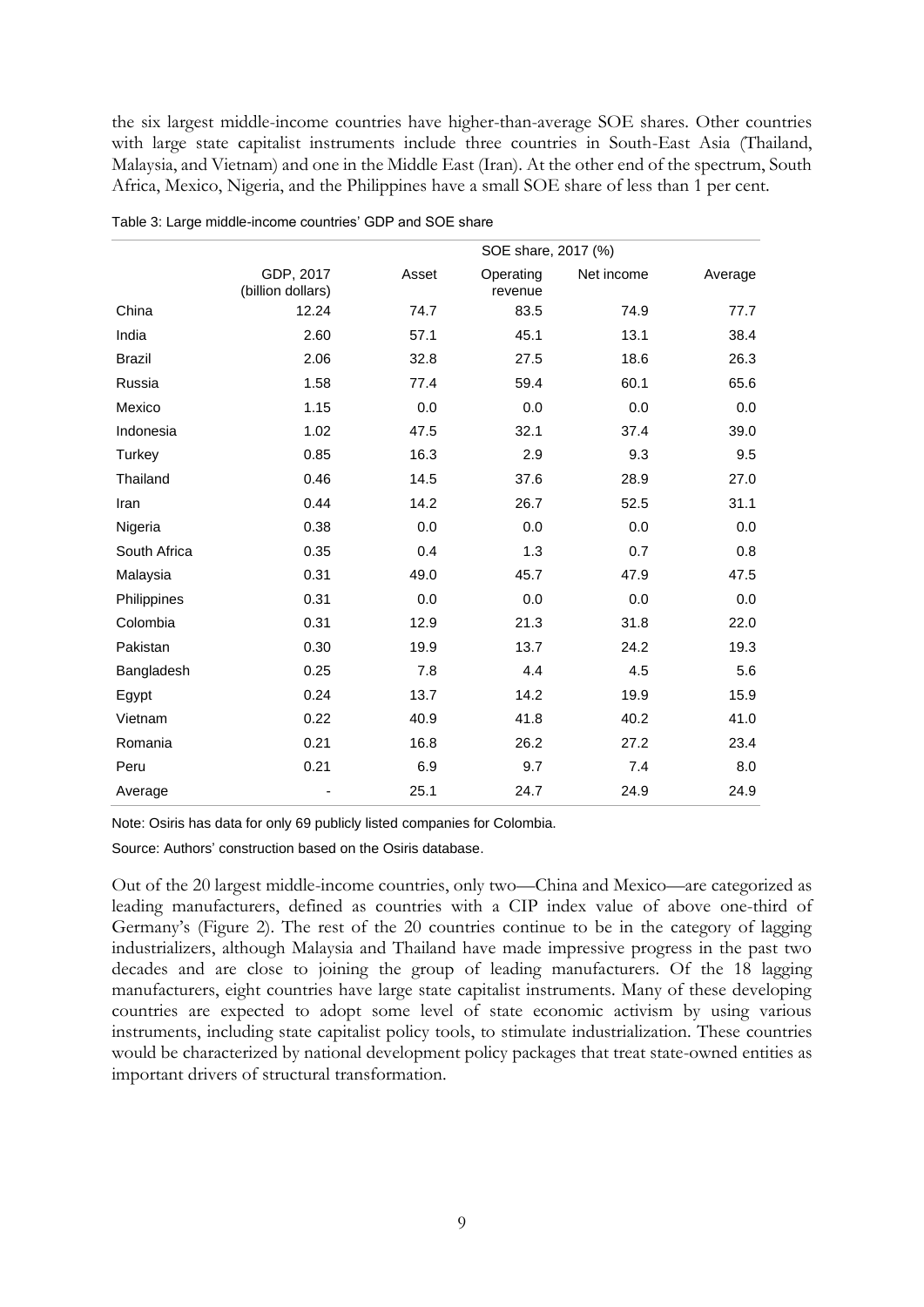

Figure 2: Large middle-income countries' SOE share and Competitiveness Industrial Performance index

Source: Authors' construction based on the Osiris database and UNIDO (2019).

The rest of this paper investigates how Indonesia, a country that is included in the group of lagging industrializers with strong state capitalist policy tools, has begun to mobilize state-owned entities to revive industrialization during the second half of the 2010s. Indonesia made some improvement on the CIP index during the first half of the 1990s. It rapidly rose in the world ranking in the CIP index, climbing from 51st in 1990 to 36th in 1996 (Figure 3). However, its ranking has stalled since the late 1990s, when the country experienced the Asian financial crisis. Indonesia ranked 38th in 2016. Its CIP index value relative to Germany's has also shown little movement since 2000.

During the 2000s, Indonesia's manufacturing share in value added and employment stagnated, and structural transformation lost its dynamism. Considering that manufacturing was an important driver of employment and productivity growth during the 1980s and 1990s, the trends during the 2000s raised concerns that Indonesia might begin to experience 'premature de-industrialization'; these concerns deepened when the commodity boom came to an end in the early 2010s (Kim et al. 2019).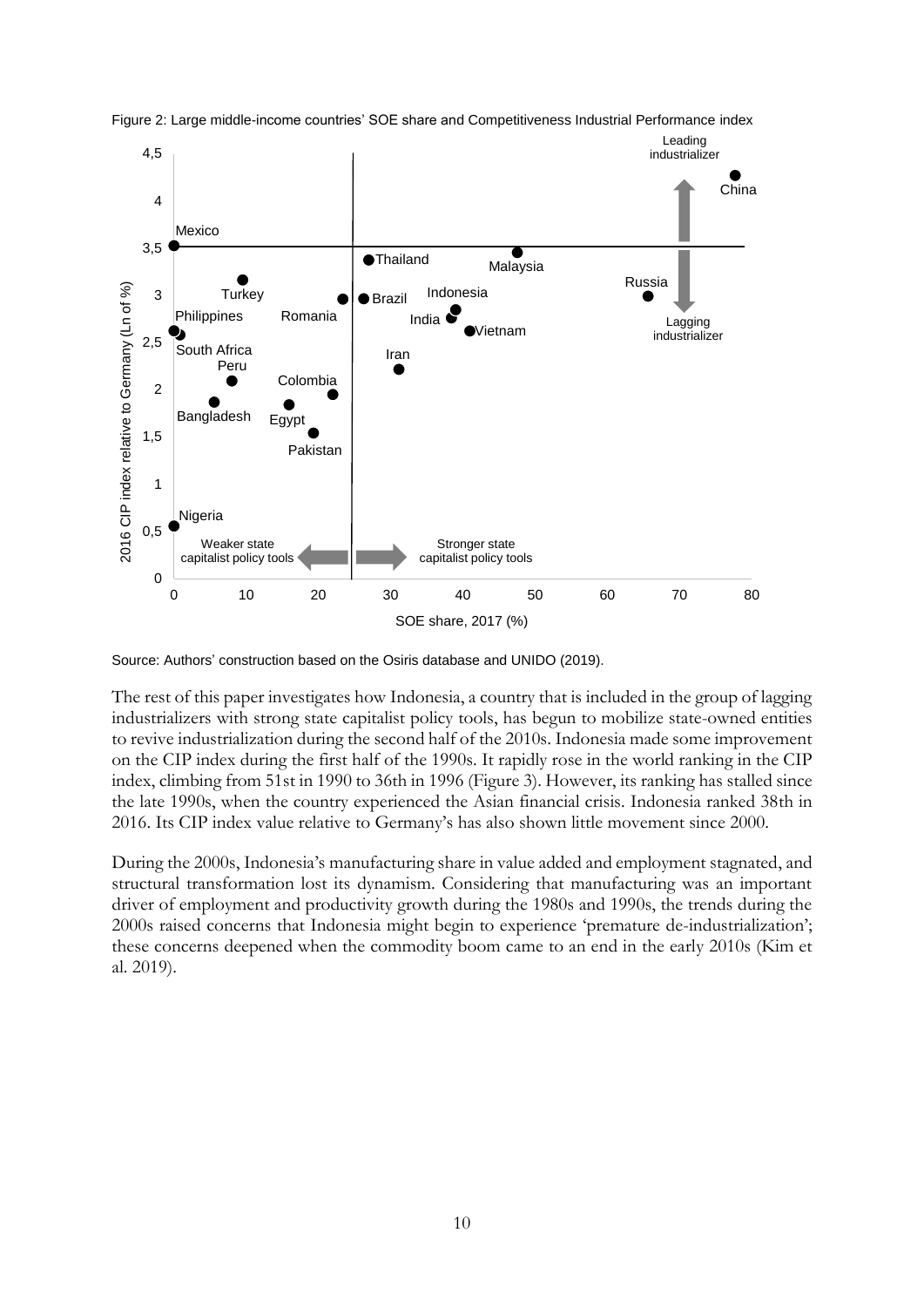



Source: Authors' construction based on UNIDO (2019).

Under these circumstances, the Indonesian government sought ways to revive industrialization during the 2010s. From the start of the decade, the government increasingly used trade and investment measures to strengthen the domestic production capacity. For example, the 2009 Mining Law required domestic and foreign mining companies to expand investment in domestic resource processing, and the 2014 Industrial Law allowed the Ministry of Industry to set local content rules in selected industries (Tijaja and Faisal 2014). During the second half of the 2010s, another dramatic policy change took place with the government's adoption of the strategy of actively mobilizing state-owned entities. The Joko Widodo government (2014–19) energetically used state-owned entities to push forward its plan to 're-industrialize', and provided various support measures.

The next section takes a close look at how state-owned entities in diverse forms and sectors were deployed in Indonesia's national development strategy to stimulate industrialization.

#### **4 State capitalism for stimulating industrialization: The case of Indonesia**

#### **4.1 Resurgence of state capitalism**

When Joko Widodo (Jokowi) came to power in 2014, the government began to regard state-owned entities as vital actors in the national development strategy. Past attempts at attracting private investments had resulted in limited progress in stimulating industrialization, and therefore the new administration perceived that the economy needed the government to play a more active role. As of 2016, Indonesia had 118 SOEs, or companies in which the Ministry of SOEs held ownership stakes larger than 51 per cent. Many of these SOEs are among the largest companies in the country. SOEs are leading companies in various economic sectors, including energy, transportation, telecommunication, construction, manufacturing, mining, and banking (Kim 2019c). Given these policy tools, the government decided to make SOEs lead projects aimed at reviving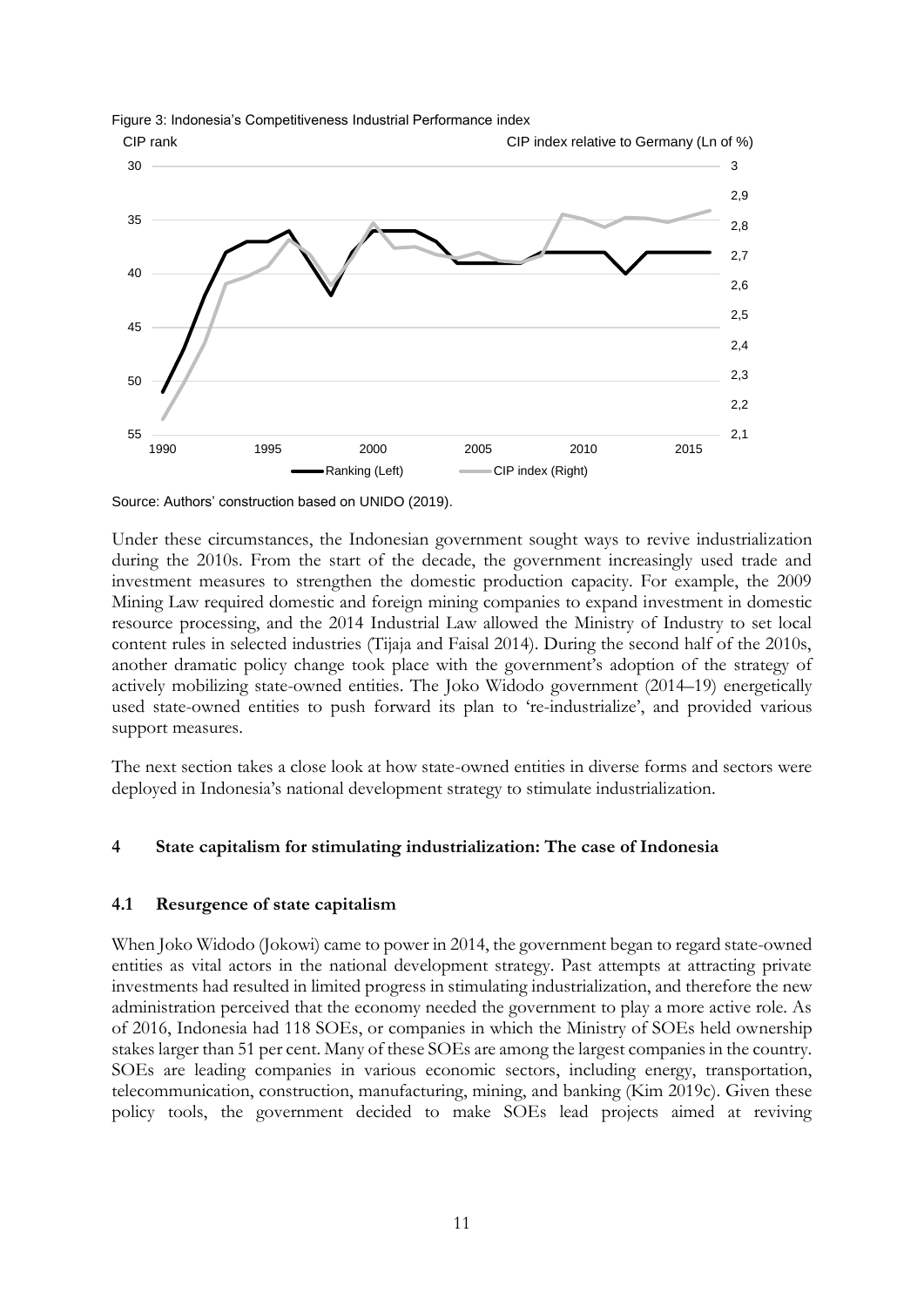industrialization. The rest of this section provides an understanding of this strategy from a developmentalist perspective.<sup>7</sup>

While many SOEs were already sizeable, the government had to seek methods of strengthening their financial position and productive capabilities in order to prepare them to participate in development projects. The Jokowi government implemented a range of policy measures including (i) state capital injection, (ii) state-directed loans, (iii) lower dividend ratios, and (iv) tax incentives for asset revaluation (Kim 2019a). The government also encouraged SOEs' collaborative operation and investment and established state-owned holding companies. With these government measures, SOEs grew rapidly under the Jokowi government. Figure 4(a) shows that SOEs' assets as a share of GDP increased from 43.3 per cent in 2014 to 54.8 per cent in 2018. SOEs' capital expenditure also increased rapidly under the Jokowi government, as shown in Figure 4(b).



Figure 4: Indonesian SOEs' assets and capital expenditure

Sources: Authors' construction based on Kementerian Badan Usaha Milik Negara (2018, 2019) and Yasin (2013).

A major goal of the Jokowi government's active mobilization of state-owned entities was to revive Indonesia's industrialization. The government strategy had a path-dependent nature, meaning that the sectors in which state capitalism strengthened were sectors in which notable state-owned entities had already existed. In other words, the strategy was highly targeted given the available policy tools and development challenges, rather than being 'blanket' state capitalism aimed at strengthening the government's role in the economy. The rest of this section demonstrates how the government deployed state-owned entities with aims of (i) strengthening infrastructure, (ii) adding value to natural resources, and (iii) developing high-technology manufacturing.

#### **4.2 Strengthening infrastructure**

The Jokowi government repeatedly identified infrastructure development as its most important development goal. The pace of infrastructure development had slowed after the Asian financial

<sup>&</sup>lt;sup>7</sup> For political analyses of Indonesia's state economic activism, see Aspinall (2016) and Warburton (2017).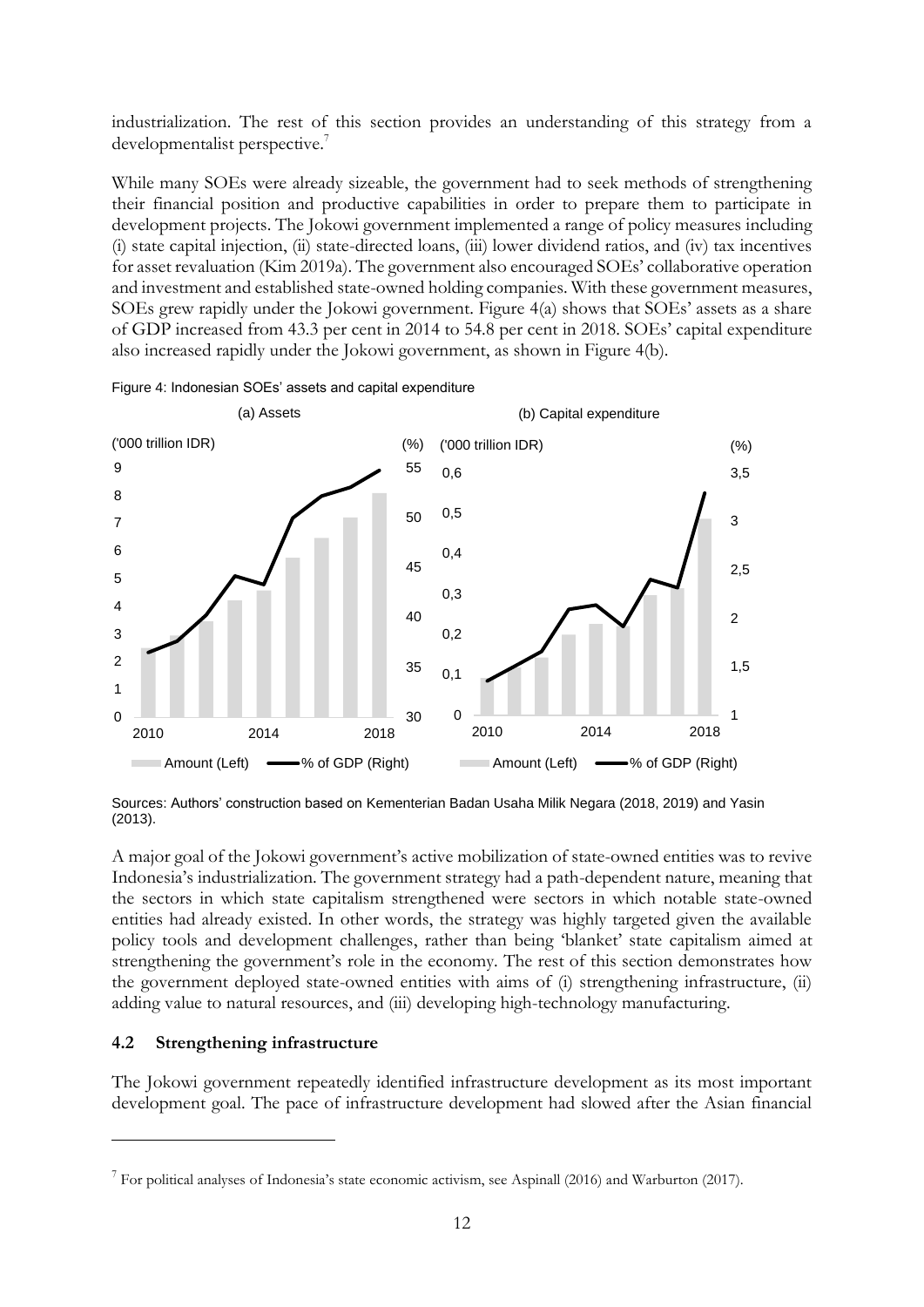crisis struck in 1997 (McCawley 2015; Resosudarmo and Yusuf 2009). The post-crisis administration had attempted to overcome the infrastructure shortfall by attracting private investment and focusing on regulatory reform; however, the reform had proceeded only gradually, and private sector participation in infrastructure projects was limited (Davidson 2015; Jarvis 2012). During this period, the government had weak capacity to conduct infrastructure investment by itself as it struggled to find fiscal room for discretionary spending. Fuel subsidies had bloated with high international energy prices, and the demand for social spending had been strong (Chelminski 2018; Garnaut 2015; Hill 2015). As a result, the public (central and regional governments, and SOEs) infrastructure investment–GDP ratio during the 2000s was less than half of that in 1995– 97 (World Bank 2013, 2014).

Thus, by the time the Jokowi government came to power in 2014, Indonesia's physical infrastructure was lagging behind that of many regional competitors. Figure 5 compares the competitiveness of physical infrastructure across Asia's major developing countries during the initial years of the Jokowi administration. Out of the five countries, Indonesia performs the worst for road, railroad, and shipping and the second-worst for electricity. It is worth noting that Indonesia performs worse in all the indicators than Vietnam, an emerging global manufacturing hub with lower GDP per capita than Indonesia. Since the Asian financial crisis, Indonesia's weak physical infrastructure had been referred to as one of the most severe problems reducing the country's attractiveness to global manufacturing firms and slowing industrialization (Aswicahyono et al. 2013; Narjoko 2014).

Figure 5: Infrastructure status in major Asian developing countries



Notes: (i) Road (2016): Road Connectivity Index or average speed and straightness of a driving itinerary connecting the ten or more largest cities that together account for at least 15 per cent of the economy's total population; (ii) railroad (2016): railroad density or kilometres of railroad per 100 square kilometres of land; (iii) liner shipping (2017): Liner Shipping Connectivity Index based on five components of the maritime transport sector (the number of ships, their container-carrying capacity, the maximum vessel size, the number of services, and the number of companies that deploy container ships in a country's ports); (iv) electricity (2016): electrification rate.

Sources: Authors' construction based on data from International Air Transport Association, International Energy Agency, World Bank, and World Economic Forum; see World Economic Forum (2019).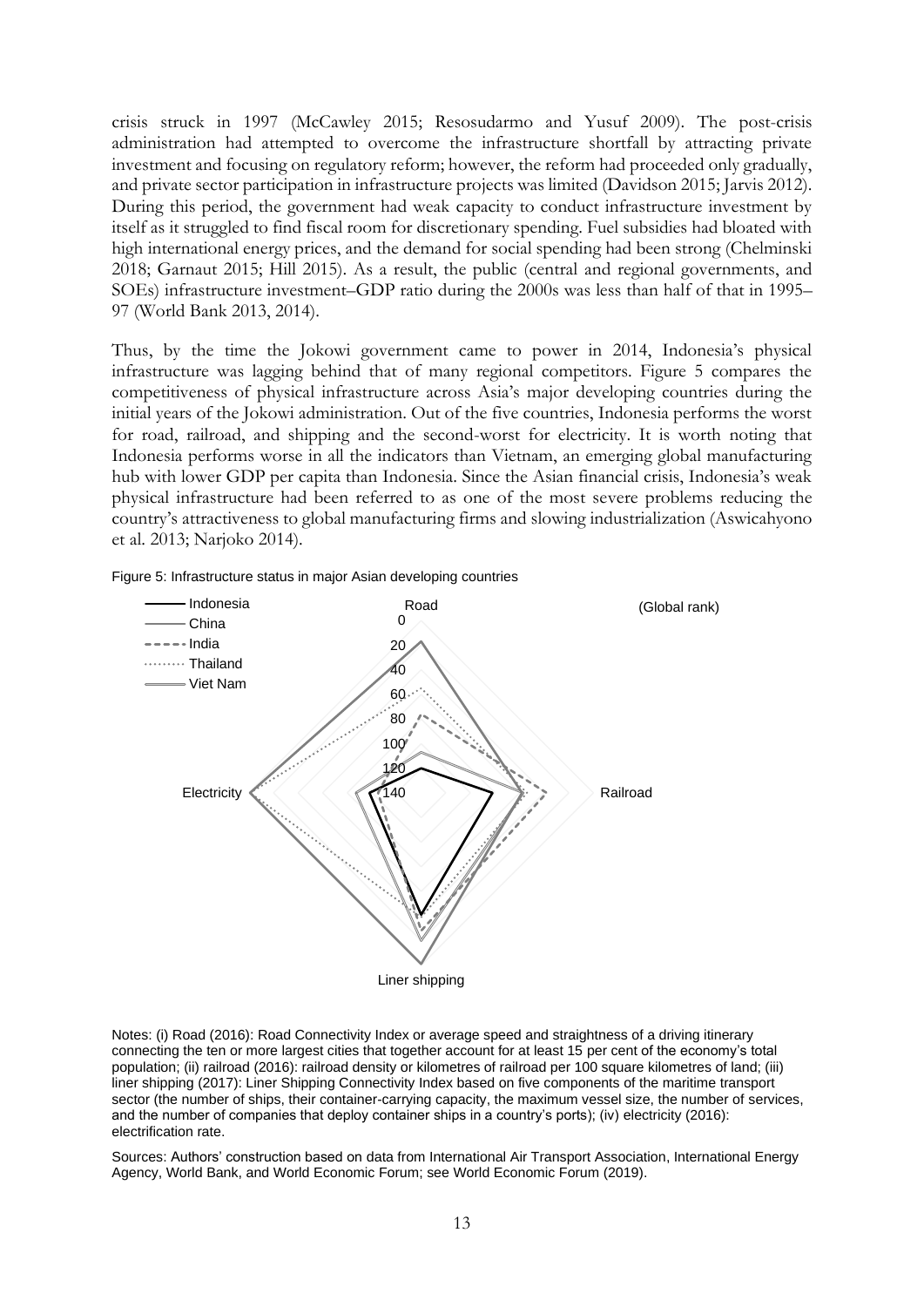Recognizing this problem, the Jokowi government announced an ambitious plan at the beginning of the administration. The government set development targets of, for example, 35 gigawatts of additional electricity production capacity, 1,000 kilometres of new toll roads, 3,258 kilometres of new railways, and 24 seaports (Republik Indonesia 2014). Of course, ambitious infrastructure goals and a long list of planned projects were nothing new. Yet two key differences in Jokowi's infrastructure development strategy set it apart from the past strategies of previous governments.

First, Jokowi's strategy significantly expanded state investment in infrastructure using the fiscal space attained after reducing fuel subsidies. Jokowi's pledge to remove fuel subsidies during the presidential campaign was met with scepticism. Considering the political difficulties that previous administrations had faced in trying to reduce fuel subsidies, there was uncertainty as to whether this policy could be successfully implemented. However, the Jokowi government indeed adopted this policy in January 2015 with the help of conducive economic circumstances, namely the rapid decline in international oil prices. The amount of fuel subsidies declined from IDR240 trillion in 2014 to IDR41 trillion in 2017. Using this fiscal space, the government could increase infrastructure investment from IDR155 trillion in 2014 to IDR390 trillion in 2017. This expansion of infrastructure investment translated into an annual increase of 36.0 per cent, which is more than three times greater than the annual increase of 10.7 per cent during 2011–14 (Gunawan 2019; Sekretariat Kabinet Republik Indonesia 2018).

Second, Jokowi's strategy took into account that increasing investment through budgetary measures alone would be insufficient, given the limitations on fiscal spending and also the difficulty of attracting private interest in development projects. Therefore, it adopted state enterprises as tools to drive infrastructure development in order to achieve the government's goals within the administrative term. The government's fiscal and financial support to state-owned entities was unambiguously focused on those participating in infrastructure projects. On top of mobilizing SOEs in the utility sector, the government also actively used SOEs in the construction sector. Also, Indonesia's infrastructure development bank and the land bank played a pivotal role in providing funding to SOEs along with the country's major commercial banks under government ownership (Kim 2019b). Key infrastructure projects conducted by SOEs during the Jokowi government included the trans-Java toll road, trans-Sumatra toll road, Palembang and Greater Jakarta light rail transit (LRT), and Jakarta–Bandung high-speed railway (Kementerian Badan Usaha Milik Negara 2017).

Though not without delays in several projects, the performance of the SOE-led infrastructure development strategy was remarkable during the Jokowi administration (McCawley 2019; Tang 2019). On top of a large increase in government infrastructure investment, SOEs' capital expenditure on infrastructure expanded from IDR144 trillion in 2015 to IDR268 trillion in 2017, then to IDR379 trillion in 2018. With this increase in investment, SOEs produced some notable outcomes. Under the SOE-led infrastructure development strategy, 782 km of new toll roads were constructed during 2015–18; this distance of toll roads is longer than the distance built during all four decades preceding 2014. Twenty-seven new ports were constructed, with container capacity increasing from 21.9 million twenty-foot equivalent unit (TEU) in 2015 to 28.8 million TEU in 2018. Forty-five rail stations were repaired, and 394.6 kilometres and 178.8 kilometres of rail tracks were rehabilitated and reactivated, respectively. The electrification ratio rose from 86.2 per cent in 2015 to 97.2 per cent in 2018 (Kementerian Badan Usaha Milik Negara 2019).

## **4.3 Adding value to natural resources**

Indonesia's trade balance deteriorated rapidly in the early 2010s (Figure 6). Despite an increase in trade deficits on manufactured goods in the second half of the 2000s, Indonesia's overall trade balance recorded a surplus due to a large trade surplus on primary commodities. However, with a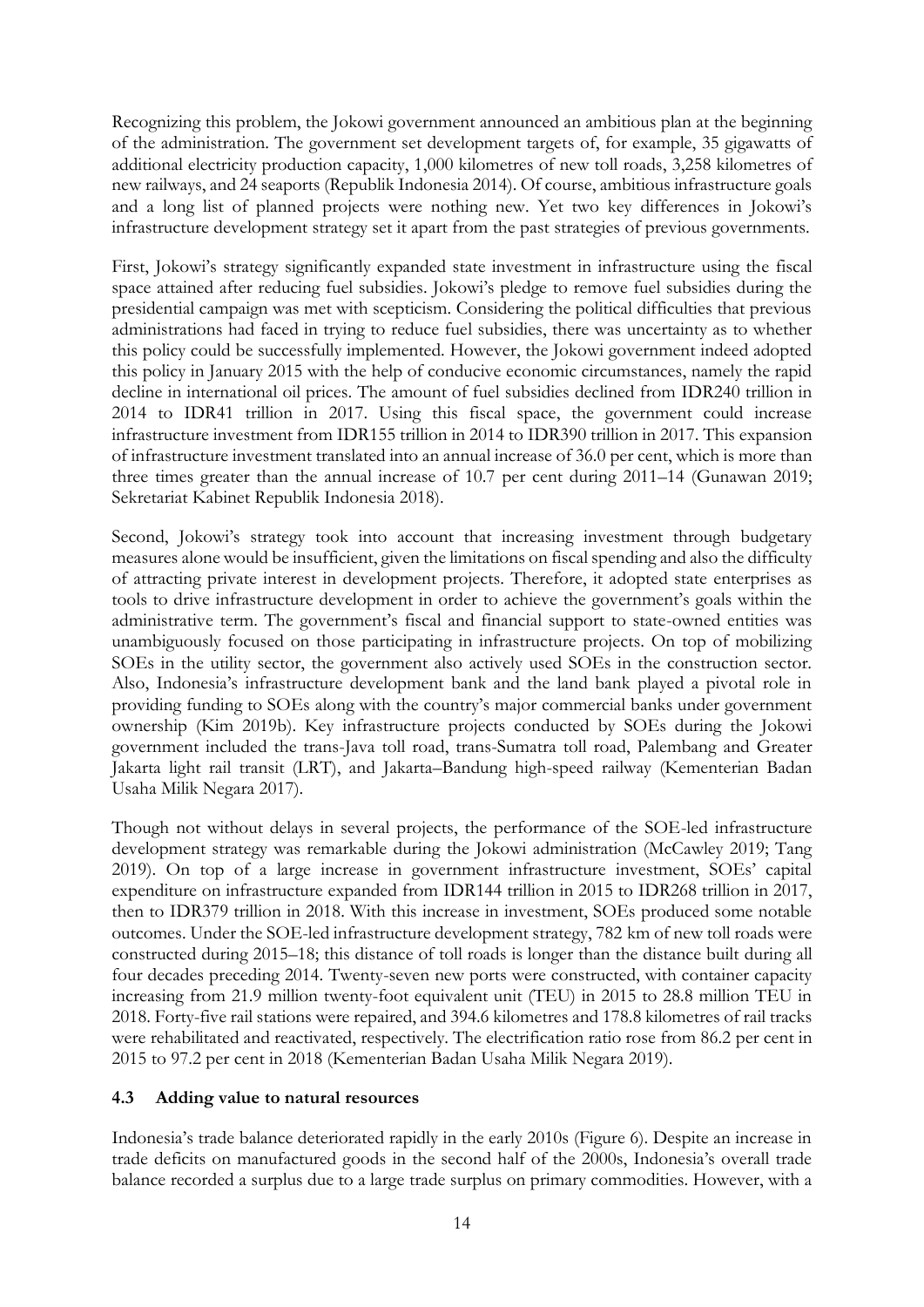decline in international natural resource prices, the primary commodities trade surplus shrank markedly from 6.9 per cent of GDP in 2006–11 to 4.6 per cent in 2012–17. This shrinking was driven by changes in fuels, ores, and metals, with their trade surplus declining from 4.0 per cent of GDP in 2006–11 to 2.0 per cent in 2012–17. These trends contributed to Indonesia's overall trade balance turning negative during 2012–14. In the second half of 2010s the overall trade balance returned to surplus, but this shift was mainly due to a decline in trade deficits on manufactured goods; the trade surplus on fuels, ores, and metals has yet to recover. The weak trade balance left Indonesia's financial market vulnerable. The country experienced a notable financial outflow during the mid-2010s as global investors withdrew from countries with current account deficits when signs of monetary contraction emerged in the advanced world (Basri 2017).



Figure 6: Indonesia's trade balance

Source: Authors' construction based on UNCTAD (n.d.).

Indonesia perceived that one solution to the deteriorating trade deficits was to add value to natural resources through developing downstream industries. The government therefore aimed to add value to natural resource exports and reduce processed and refined natural resource imports. While this approach took advantage of Indonesia's comparative advantage, the shift to downstream industries required large-scale investment in capital- and technology-intensive activities. To pursue this strategy, the Indonesian government implemented a series of regulations. In January 2014, it banned the export of certain raw mineral ores and encouraged miners to build smelters. Considering the disruption this regulation caused, the Indonesian government relaxed the ban in January 2017 and allowed miners that had shown progress in building smelters to continue exporting some raw minerals. This relaxation of the export ban is temporary and is expected to end in 2022, by which time the government expects the miners to have completed construction of processing and refining facilities (PwC Indonesia 2018).

Under these regulations, state-owned nickel and bauxite producer Aneka Tambang (Antam) is directing a large amount of resources to building smelters. Antam has begun to implement a plant expansion project that would increase production capacity from 18,000–20,000 tons of pure nickel equivalent (TNi) to 27,000–30,000 TNi per annum, and to construct a new plant with a capacity of 13,500 TNi per annum. Antam has begun an alumina refinery plant construction project through a joint venture with Indonesia Asashan Aluminium (Inalum), a state-owned aluminium producer. When completed, this plant will have a production capacity of 1 million tons of smelter-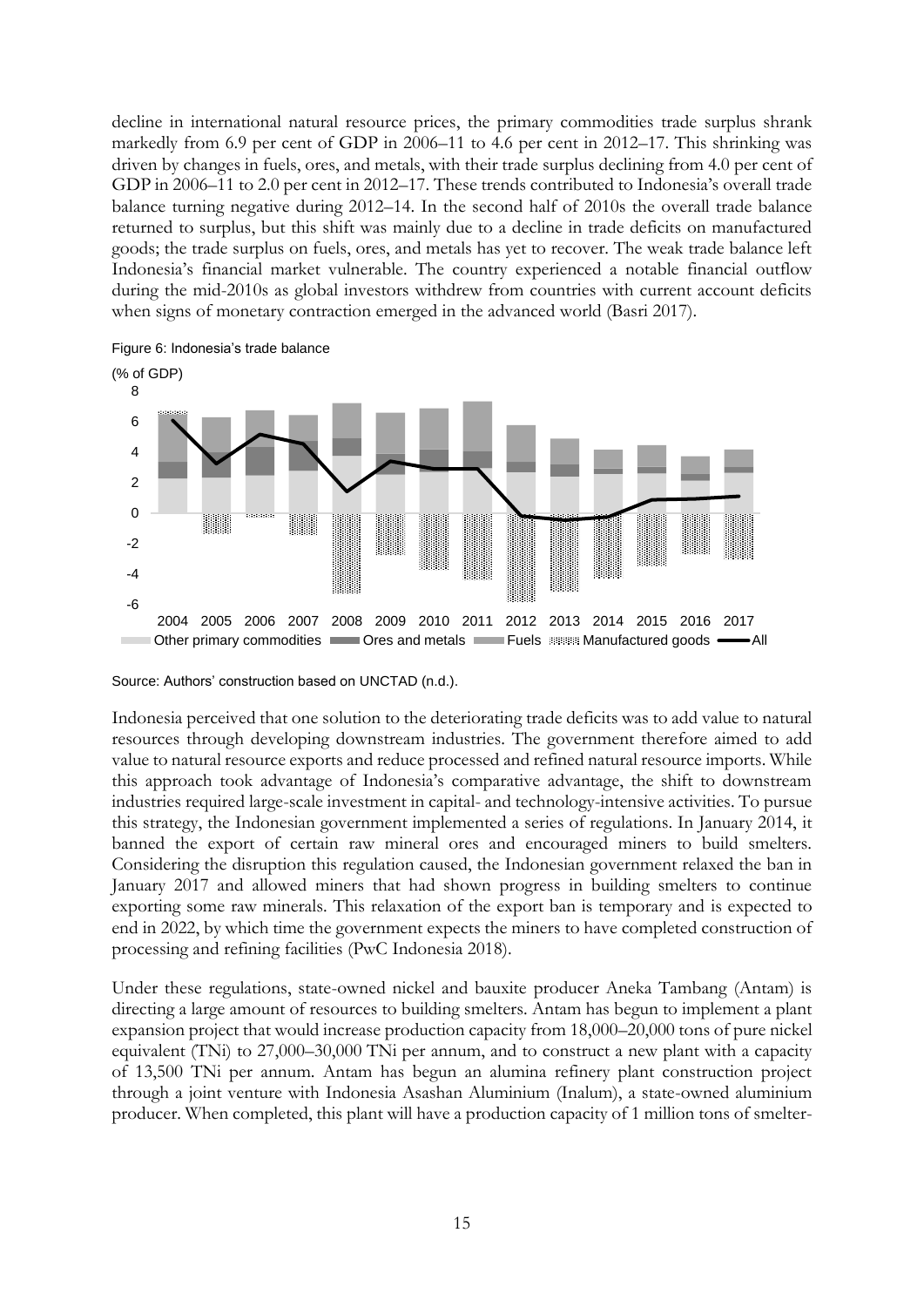grade alumina per annum. <sup>8</sup> Despite financial difficulties and uncertainties in conducting investment, these projects are being implemented to achieve the government's goal of strengthening Indonesia's downstream industries (Azly 2019; Sulaiman 2019).

Another central role was assigned to SOEs in the mining sector during the nationalization process of Freeport Indonesia. Freeport Indonesia, which was originally owned by US-based Freeport McMoRan, was nationalized in December 2018. Therefore, the government has become the majority owner of one of the world's largest copper and gold producers. After two years of negotiation, Inalum, which was made a state-owned holding company in the mining sector in 2017 (Kim 2018), became the largest shareholder of Freeport Indonesia, controlling 51.2 per cent of shares. Since nationalization, Freeport Indonesia has been implementing a development project for a copper smelter with a production capacity of 2–2.6 million tons (Inalum 2019).

SOE-led projects aiming to contribute to Indonesia's industrialization were also implemented in the fuel sector. Compared with the rapid increase in fuel consumption in Indonesia, the country's oil refining capacity halted at the end of the 1990s (Vahn et al. 2019). Indonesia's oil refining capacity increased rapidly from 0.4 million in 1980 to 0.8 million in 1990 to 1.0 million barrels a day in 1997. However, investment in this sector has been limited since the Asian financial crisis. In 1998–2014, the refining capacity was 1.0–1.1 million barrels a day (BP 2019). As fuel imports burdened the trade balance, the Jokowi government began to pursue a strategy of expanding oil refining capacity. The government strengthened the investment capacity of Pertamina, a stateowned energy company, by making it a holding company in 2018. Pertamina plans to increase investment to achieve the goal of increasing its refining capacity to 2 million barrels a day by 2025 (Sulaiman 2018).

## **4.4 Developing high-technology manufacturing**

The Asian financial crisis halted the government's efforts to upgrade the manufacturing sector. In the 1980s the Indonesian government had pursued an SOE-centred plan to foster high-technology manufacturing. Despite the difficult fiscal situation after the oil boom, the government supported SOEs in the high-technology sectors. It perceived the development of these sectors as an important step in technological catch-up (McKendrick 1992). However, after the Asian financial crisis most of the development projects in high-technology manufacturing sectors stopped due to the government's limited financing capacity, followed by a resource boom that diverted the government's attention away from invigorating the manufacturing sector (Garnaut 2015; Hill 2015).

Currently, Indonesia lags substantially behind its developing-country peers in the competitiveness of high-technology industry. Figure 7 shows the share of high-/medium-skill and technologyintensive manufactures exports in total exports of selected Asian economies up to 2017. This share was just 21.6 per cent in Indonesia in 2017, which was only around a third of the share in China and Thailand. Indonesia even had a lower share than India and Vietnam—countries with a GDP per capita that is only around half of Indonesia's.

Facing this situation, the Jokowi government sought ways to invigorate manufacturing activities requiring a relatively high technology level. This decision was partially structural for the Indonesian government, which aimed to directly stimulate the manufacturing sector. While the government no longer owned sizeable firms in labour-intensive manufacturing sectors, it did own notable manufacturing companies in high-technology industries. For example, the government owned

<sup>8</sup> See [www.antam.com.](http://www.antam.com/)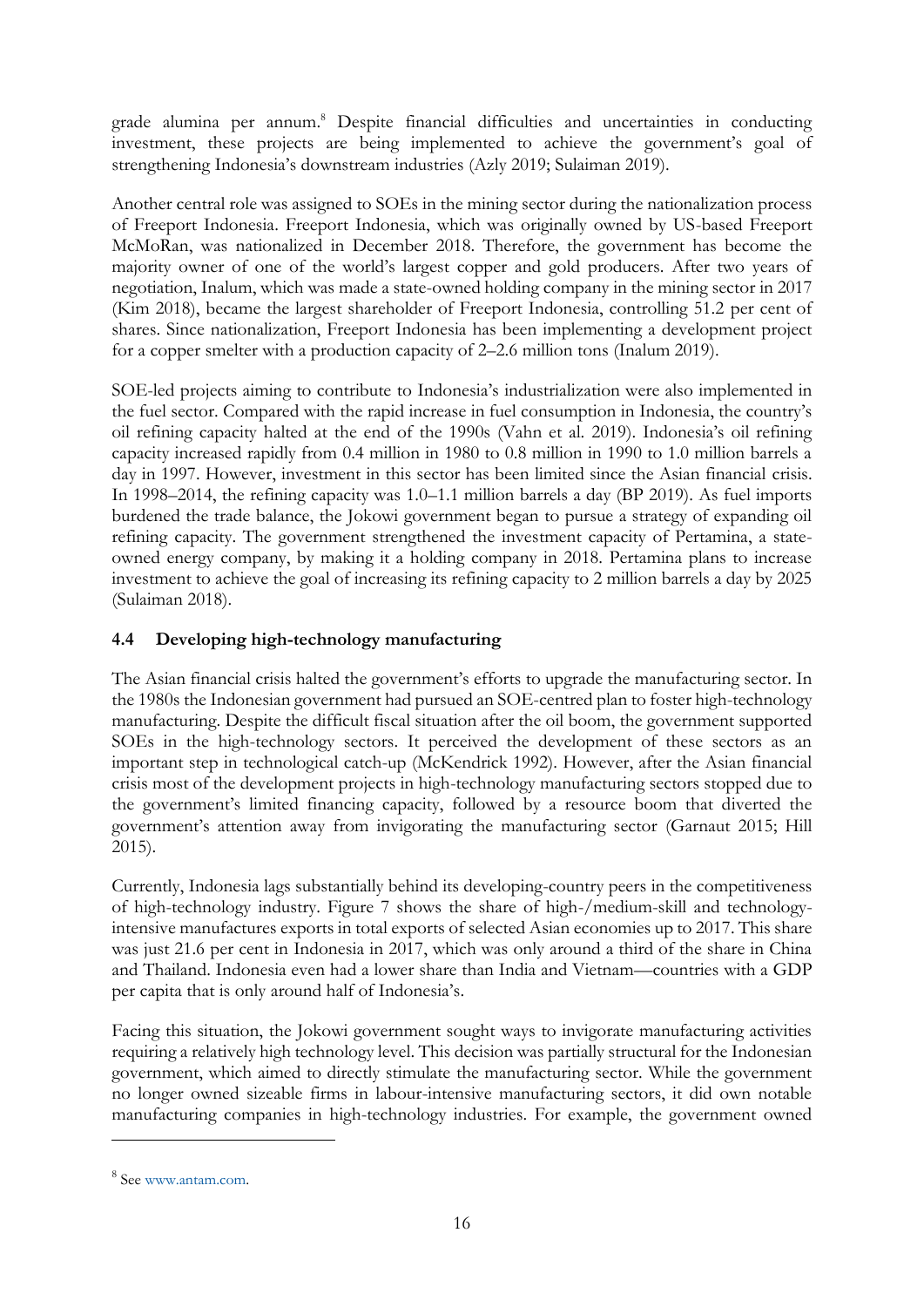SOEs that were producing aeroplanes, ships, railway rolling stock, weapons, and medicines. These SOEs required capacities beyond Indonesia's current comparative advantage, and investment in these SOEs involved significant risks. The government pursued the following strategies by providing various financial and regulatory support to these SOEs.





First, the government saw an opportunity in the substantial demand created by the country's infrastructure boom. As many SOEs in the manufacturing sector produce transportation equipment, the government believed that procurement related to infrastructure projects could provide valuable experience to these SOEs.<sup>9</sup> A key beneficiary of the infrastructure boom was Industri Kereta Api, or INKA, which produced trains for the LRT projects in Palembang and Greater Jakarta (Jakarta Post 2018b). Second, the government realized that increasing the local content of complex manufacturing products was key in upgrading the industry. Therefore, it emphasized the importance of SOEs in the manufacturing sector sourcing components from domestic producers (Kementerian Perindustrian 2017). The government perceived that increasing the local content of these products would strengthen the spillover effects and contribute to the development of private manufacturing firms. Third, the government pressured SOEs in the manufacturing sector to increase their exports. These SOEs targeted exporting to 'non-traditional' markets or relatively under-explored developing countries with the help of the Indonesian export– import bank (Indonesia Eximbank 2019; Jakarta Post 2018a). As of 2019, Dirgantara Indonesia planned to triple aircraft production by 2024 and to export half of its first domestically developed aeroplanes, which were close to obtaining certification (Suhartono and Dahrul 2019).

#### **5 Conclusion**

This paper argues that the slowdown in productivity-enhancing structural transformation is an important contributor to the recent spread of state capitalism in the developing world. Insufficient attention has been afforded to the link between the recent resurgence of state capitalism and

Source: Authors' construction based on UNCTAD (n.d.).

<sup>&</sup>lt;sup>9</sup> The infrastructure construction boom also created demand for state enterprises that manufacture basic inputs such as cement and steel.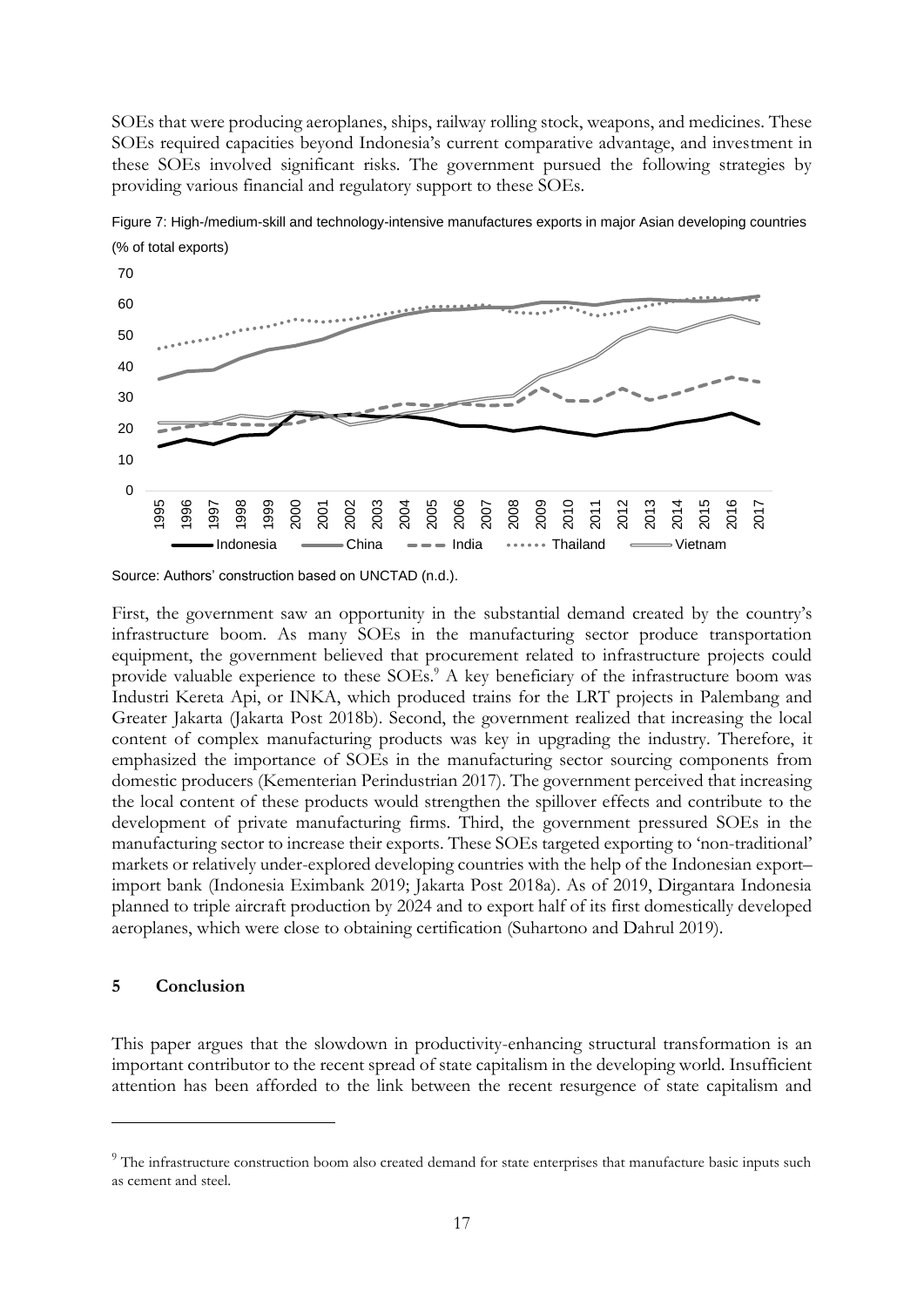emerging economies' development challenges. This paper argues that issues related to premature de-industrialization are leading many developing countries to consider placing state-owned entities at the centre of national development strategies.

The paper has demonstrated that the Indonesian government has begun to actively mobilize diverse state-owned entities, with the aim of reviving industrialization (Table 4). The Indonesian government has focused on constructing infrastructure, invigorating downstream in the resource sector, and stimulating high-technology manufacturing sectors. This paper has not discussed the development impact of this strategy in detail, as many of the SOE-led projects are long term in nature—which is precisely why private investment has been subdued in these areas throughout the previous decade. Considering the many institutional and technical challenges entailed in implementing these projects, further research could focus on the effects of the SOE-led strategy on Indonesia's development and, more precisely, on the country's re-industrialization. An analysis of how monitoring mechanisms and performance conditionalities affect Indonesia's state-owned entities would also support analysis of the strategy's effectiveness. Such research may require integrating the theories that support the reduction of the state's economic role; these theories include principal–agent problems, free-rider problems, soft-budget constraint, and crowding-out effects. However, the analysis could take an approach that is more balanced compared with approaches taken in the past; namely, the analysis could weigh the positive and negative aspects of state-owned entities and also consider what institutional and policy designs are appropriate to overcome the challenges that these theories highlight (Musacchio et al. 2015).

|                                  | State enterprises in<br>strategic industries | State financial<br>linstitutions                       | State infrastructure<br>companies                                | State co-ordinators                                  |
|----------------------------------|----------------------------------------------|--------------------------------------------------------|------------------------------------------------------------------|------------------------------------------------------|
| Infrastructure<br>provision      |                                              | Infrastructure bank.<br>land bank,<br>commercial banks | Utilities,<br>infrastructure<br>operators,<br>construction firms | Infrastructure bank                                  |
| Downstream<br><b>production</b>  | Mining, oil, and gas<br>companies            | Commercial banks                                       |                                                                  | Holding companies<br>in mining and energy<br>sectors |
| High-technology<br>manufacturing | Transportation<br>equipment<br>manufacturers | Export-import bank,<br>commercial banks                | IInfrastructure<br>operators<br>(creates demand)                 |                                                      |

| Table 4: Indonesia's state-owned entity-centred re-industrialization strategy |  |  |
|-------------------------------------------------------------------------------|--|--|
|                                                                               |  |  |

Source: Authors' construction.

While policy incoherence and implementation difficulties are expected and require attention, observers should be cautious in quickly concluding that the SOE-centred strategy is an outright failure when these features become apparent. Trial-and-error processes and experimentalism are important features of successful state economic activism. These features have also been found in advanced countries in their attempts to stimulate sectoral growth and technology advancement. It is important to note that the success of this strategy also needs to be judged in terms of the capacity-building and spillover effects of state-owned entities, and not just based on the outcomes of specific projects. Explicit acknowledgement of these issues, and suggestions for innovative ways to measure diverse goals, should be reflected in research on projects led by state-owned entities (Klingler-Vidra 2018; Mazzucato 2014; Weiss 2014).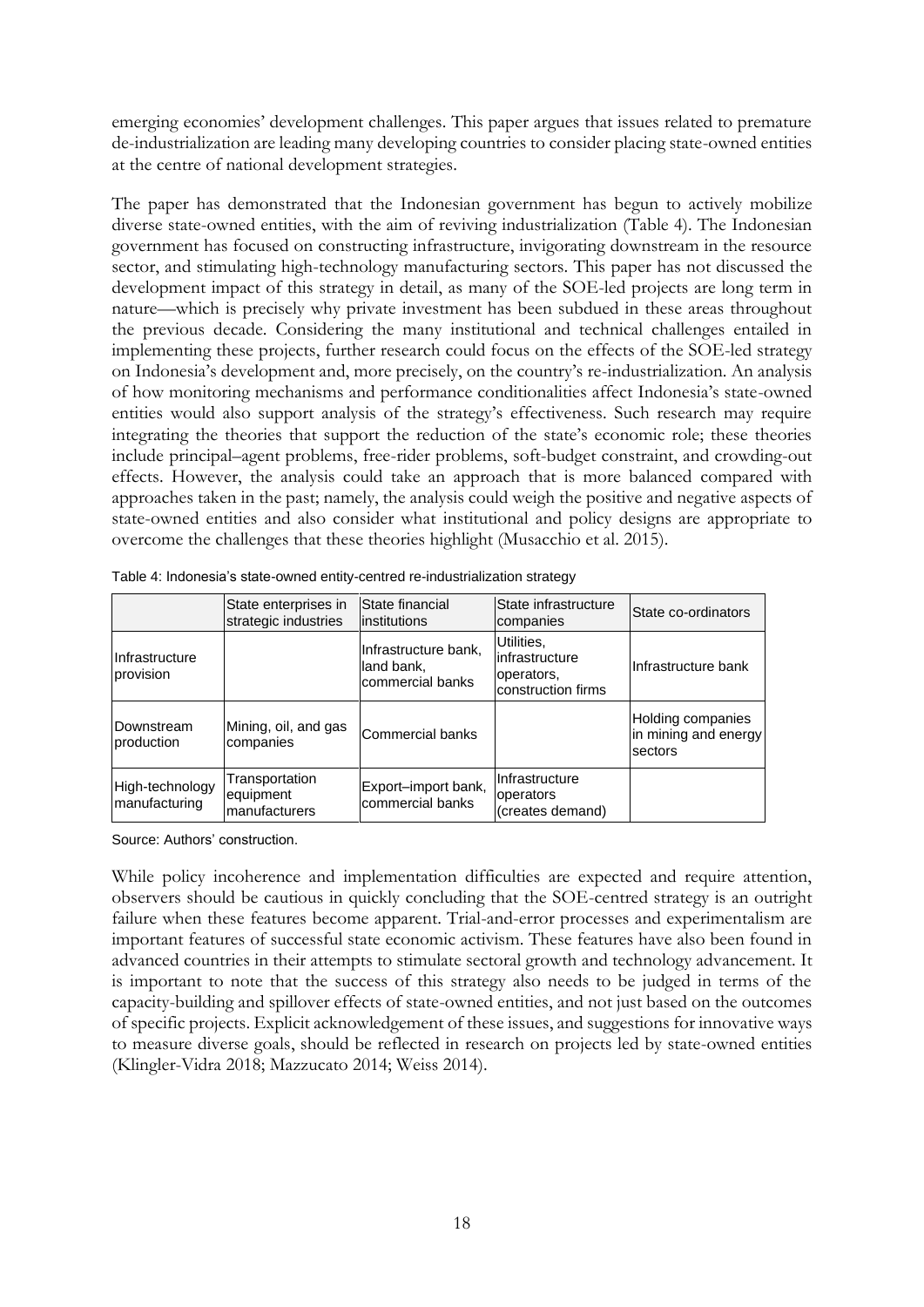This paper argues that state-owned entities could be important policy tools for developing countries aiming to revive industrialization.<sup>10</sup> Of course, it does not argue that the mobilization of state-owned entities is the only way to solve some of the market failures and capture economic opportunities, but rather that state-owned entities can play an important role in countries where the private sector and the financial market are underdeveloped and risk-averse. Compared with certain trade and investment regulations, significant policy space is available to use state-owned entities for stimulating structural transformation. Although the availability of capable state-owned entities and the government's ability to explore the policy space differ considerably across developing countries, the state capitalist policy tools should be considered seriously when formulating national development strategies. Related to this point, comparative studies on the political settlements that enable the developmental use of state-owned entities and bureaucratic risk-taking would allow researchers to strengthen understanding of the relationship between the resurgence of state capitalism and the challenges of stimulating structural transformation.

#### **References**

- Aggarwal, V., and S. Evenett (2010). 'Financial Crisis, "New" Industrial Policy, and the Bite of Multilateral Trade Rules'. *Asian Economic Policy Review*, 5(2): 221–44. [http://dx.doi.org/10.1111.](https://dx.doi.org/10.1111/j.1748-3131.2010.01166.x)
- Alhashel, B. (2015). 'Sovereign Wealth Funds: A Literature Review'. *Journal of Economics and Business*, 78: 1–13. DOI: 10.1016/j.jeconbus.2014.10.001.
- Amsden, A. (1989). *Asia's Next Giant: South Korea and Late Industrialization*. New York: Oxford University Press.
- Andreoni, A., and H. Chang (2016). 'Industrial Policy and the Future of Manufacturing'. *Economia e Politica Industriale*, 43(4): 491–502. http://dx.doi.org/10.1007/s40812-016-0057-2.
- Andreoni, A., and H. Chang (2019). 'The Political Economy of Industrial Policy: Structural Interdependencies, Policy Alignment and Conflict Management'. *Structural Change and Economic Dynamics*, 48: 136–50. [https://doi.org/10.1016/j.strueco.2018.10.007.](https://doi.org/10.1016/j.strueco.2018.10.007)
- Andreoni, A., H. Chang, and R. Scazzieri (2019). 'Industrial Policy in Context: Building Blocks for an Integrated and Comparative Political Economy Agenda'. *Structural Change and Economic Dynamics*, 48: 1–6. [https://doi.org/10.1016/j.strueco.2018.11.003.](https://doi.org/10.1016/j.strueco.2018.11.003)
- Aspinall, E. (2016) 'New Nationalism in Indonesia'. *Asia & the Pacific Policy Studies*, 3(1): 72–82. [https://doi.org/10.1002/app5.111.](https://doi.org/10.1002/app5.111)
- Aswicahyono, H., H. Hill, and D. Narjoko (2013) 'Indonesian Industrialization: A Latecomer Adjusting to Crises'. In A. Szirmai, W. Naudé, and L. Alcorta (eds), *Pathways to Industrialization in the Twenty-First Century: New Challenges and Emerging Paradigms*. Oxford: Oxford University Press. [https://doi.org/10.1080/00220380903318087.](https://doi.org/10.1080/00220380903318087)
- Azly, E. (2019). 'PT Inalum Constructing Alumina Refinery Plant in West Kalimantan'. *Antara*, 18 May.

<sup>10</sup> In the case of Indonesia, the ability to *directly* expand manufacturing employment is expected to be limited, as most manufacturing SOEs are in capital-intensive sectors. It remains to be seen how the SOE-led infrastructure development and state-directed financing may *indirectly* contribute to manufacturing employment.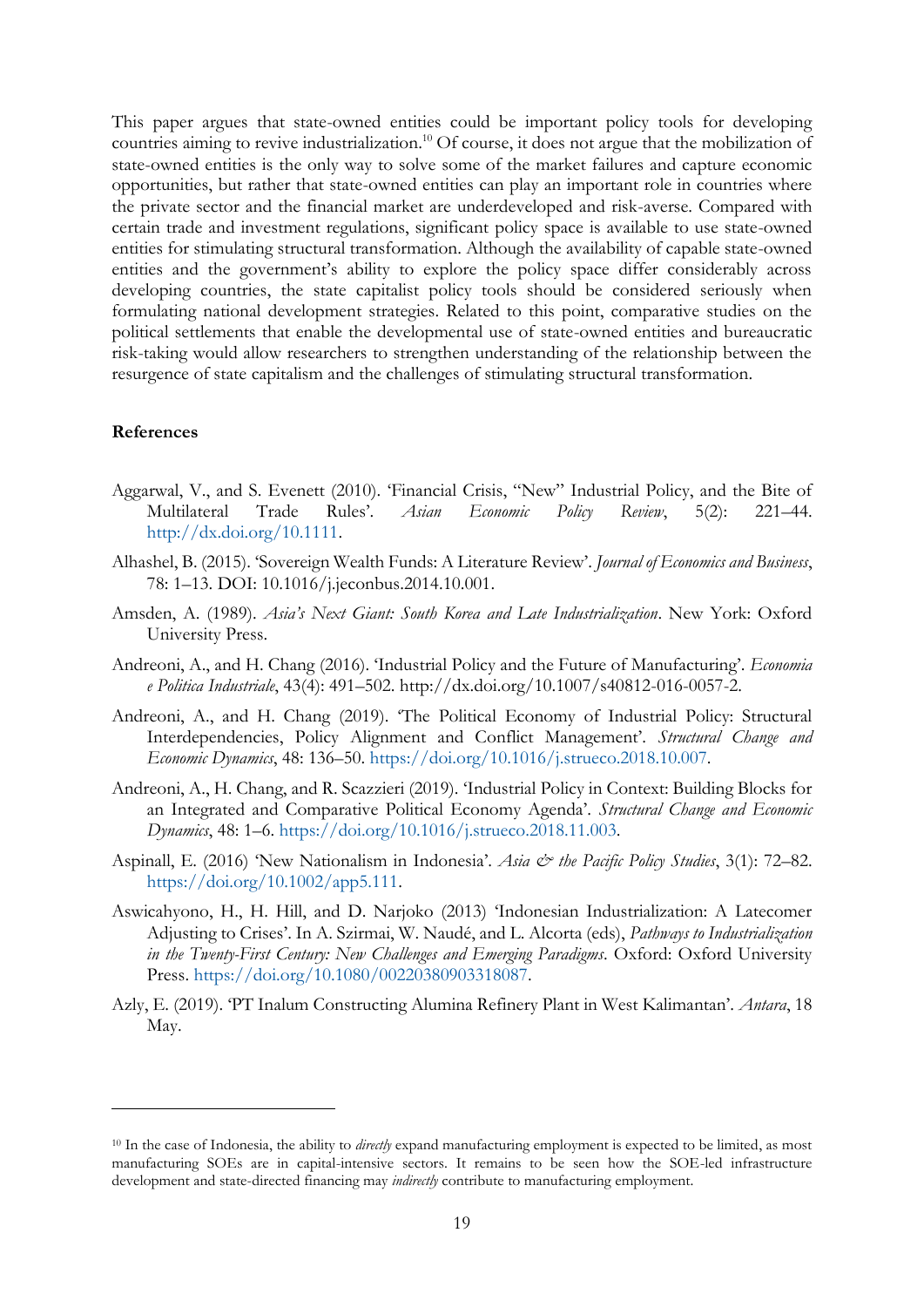- Baldwin, R., and S. Evenett (2009). 'Introduction and Recommendations for the G20'. In R. Baldwin, and S. Evenett (eds), *The Collapse of Global Trade, Murky Protectionism and the Crisis: Recommendations for the G20*. London: VoxEU.org.
- Basri, M. (2017). 'India and Indonesia: Lessons Learned from the 2013 Taper Tantrum'. *Bulletin of Indonesia Economic Studies*, 53(2): 137–60. [https://doi.org/10.1080/00074918.2017.1392922.](https://doi.org/10.1080/00074918.2017.1392922)
- Block, F. (2008). 'Swimming Against the Current: The Rise of a Hidden Developmental State in the United States'. *Politics & Society*, 36(2): 169–206. [https://doi.org/10.1177/](https://doi.org/10.1177/0032329208318731) [0032329208318731.](https://doi.org/10.1177/0032329208318731)
- BP (2019). *BP Statistical Review of World Energy*, 68th edition. London: BP.
- Bremmer, I. (2010). *The End of the Free Market: Who Wins the War between States and Corporations?* London: Portfolio.
- Bruton, G., M. Peng, D. Ahlstrom, C. Stan, and K. Xu (2015). 'State-Owned Enterprises around the World as Hybrid Organizations'. *Academy of Management Perspectives*, 29(1): 92–114. DOI: 10.5465/amp.2013.0069.
- Carney, R. (2018). *Authoritarian Capitalism: Sovereign Wealth Funds and State-Owned Enterprises in East Asia and Beyond*. Cambridge: Cambridge University Press.
- Chang, H. (2002). *Kicking Away the Ladder: Development Strategy in Historical Perspective*. London: Anthem Press.
- Chang, H. (2007). 'State-Owned Enterprise Reform'. National Development Strategies Policy Notes. New York: United Nations.
- Chelminski, K. (2018). 'Fossil Fuel Subsidy Reform in Indonesia: The Struggle for Successful Reform'. In J. Skovgaard and H. van Asselt (eds), *The Politics of Fossil Fuel Subsidies and Their Reform*. Cambridge: Cambridge University Press.
- Cherif, R., and F. Hasanov (2019). 'The Return of the Policy That Shall Not Be Named: Principles of Industrial Policy'. IMF Working Paper WP/19/74. Washington, DC: International Monetary Fund.
- Chua, B. (2016). 'State-Owned Enterprises, State Capitalism and Social Distribution in Singapore'. *The Pacific Review*, 29(4): 499–521. [https://doi.org/10.1080/09512748.2015.1022587.](https://doi.org/10.1080/09512748.2015.1022587)
- Cuervo-Cazurra, A. (ed.) (2018). *State-Owned Multinationals: Governments in Global Business*. Cham: Palgrave Macmillan.
- Davidson, J. (2015). *Indonesia's Changing Political Economy: Governing the Roads*. Cambridge: Cambridge University Press.
- De Luna-Martinez, J., C. Vicente, A. Arshad, R. Tatucu, and J. Song (2018). *2017 Survey of National Development Banks*. Washington, DC: World Bank Group.
- Evenett, S., and J. Fritz (2018a). *Brazen Unilateralism: The US–China Tariff War in Perspective* (The 23rd Global Trade Alert Report). London: CEPR Press.
- Evenett, S. and J. Fritz (2018b). *The Global Trade Alert Database Handbook*. London: CEPR Press.
- Felipe, J. (ed.) (2015). *Development and Modern Industrial Policy in Practice*. Cheltenham: Edward Elgar Publishing.
- Ferguson, N. (2012). 'We're All State Capitalists Now'. *Foreign Policy*, 9 February.
- Garnaut, R. (2015). 'Indonesia's Resources Boom in International Perspective: Policy Dilemmas and Options for Continued Strong Growth'. *Bulletin of Indonesian Economic Studies*, 51(2): 189– 212. [https://doi.org/10.1080/00074918.2015.1061910.](https://doi.org/10.1080/00074918.2015.1061910)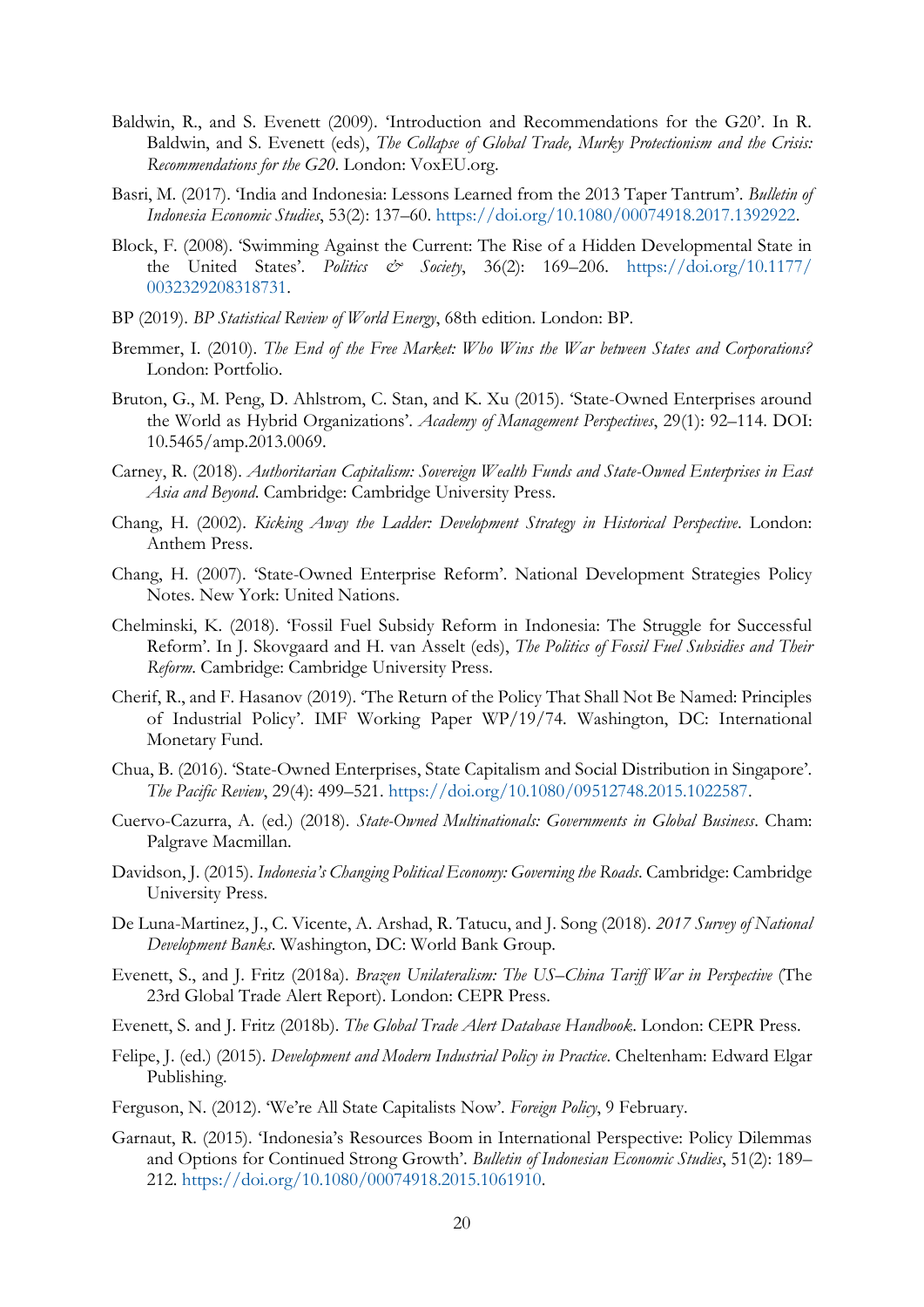- Grabel, I. (2017). *When Things Don't Fall Apart: Global Financial Governance and Development Finance in an Age of Productive Incoherence*. Cambridge, MA: MIT Press.
- Gu, J., Z. Chuanhong, A. Vaz, and L. Mukwereza (2016). 'Chinese State Capitalism? Rethinking the Role of the State and Business in Chinese Development Cooperation in Africa'. *World Development*, 81: 24–34. DOI: 10.1016/j.worlddev.2016.01.001.
- Gunawan, A. (2019). *Indonesia' Economic Outlook 2019 and Key Economic Challenges*. Jakarta: Bank Mandiri.
- Hill, H. (2015). 'The Indonesian Economy during the Yudhoyono Decade'. In E. Aspinall, M. Mietzner, and D. Tomsa (eds), *The Yudhoyono Presidency: Indonesia's Decade of Stability and Stagnation*. Singapore: ISEAS Publishing.
- Inalum (2019). 'Completion of PT Freeport Indonesia (PTFI) Divestment Process and Issuance of IUPK as Substitute of PTFI's Contract of Work'. *Inalum News*, 4 January.
- Indonesia Eximbank (2019). *2018 Annual Report: Unlocking Developmental Potential, Expanding Export Boundaries*. Jakarta: Indonesia Eximbank.
- Jakarta Post (2018a). 'Government Pushes for SOEs to Boost Exports'. *Jakarta Post*, 7 September.
- Jakarta Post (2018b). 'PT Inka Manufactures 31 Driverless Trains for LRT'. *Jakarta Post*, 28 September.
- Jarvis, D. (2012). 'The Regulatory State in Developing Countries: Can It Exist and Do We Want It? The Case of the Indonesian Power Sector'. *Journal of Contemporary Asia*, 42(3): 464–92. [https://doi.org/10.1080/00472336.2012.687633.](https://doi.org/10.1080/00472336.2012.687633)
- Johan, S., A. Knill, and N, Mauck (2013). 'Determinants of Sovereign Wealth Fund Investment in Private Equity vs Public Equity'. *Journal of International Business Studies*, 44(2): 155–72. <http://dx.doi.org/10.2139/ssrn.2181130.>
- Kalinova, B., A. Palerm, and S. Thomsen (2010). 'OECD's FDI Restrictiveness Index: 2010 Update'. OECD Working Papers on International Investment 2010/03. Paris: OECD Publishing.
- Kementerian Badan Usaha Milik Negara (2017). *Kiprah BUMN Membangun Negeri: Proyek Strategis Nasional BUMN Tahun 2017*. Jakarta: Kementerian Badan Usaha Milik Negara.
- Kementerian Badan Usaha Milik Negara (2018). *Sinergi Wujudkan Pembangunan Negeri Berkelanjutan Laporan Tahunan 2017*. Jakarta: Kementerian Badan Usaha Milik Negara.
- Kementerian Badan Usaha Milik Negara (2019). *BUMN Semakin Nyata Kehadirannya: Hadir Untuk Terus Membangun Indonesia*. Jakarta: Kementerian Badan Usaha Milik Negara.
- Kementerian Perindustrian (2017). *Karya Indonesia Kina Edisi 01 2017*. Jakarta: Kementerian Perindustrian.
- Kim, K. (2018). 'Matchmaking: Establishment of State-Owned Holding Companies in Indonesia'. *Asia & the Pacific Policy Studies*, 5(2): 313–30. [https://doi.org/10.1002/app5.238.](https://doi.org/10.1002/app5.238)
- Kim, K. (2019a). 'Indonesia's Restrained State Capitalism: Development and Policy Challenges'. *Journal of Contemporary Asia*, advance online publication. https://doi.org/10.1080/00472336.2019.1675084.
- Kim, K. (2019b). 'The State as a Patient Capitalist: Growth and Transformation of Indonesia's Development Financiers'. *Pacific Review*, advance online publication. [https://doi.org/](https://doi.org/10.1080/09512748.2019.1573266) [10.1080/09512748.2019.1573266.](https://doi.org/10.1080/09512748.2019.1573266)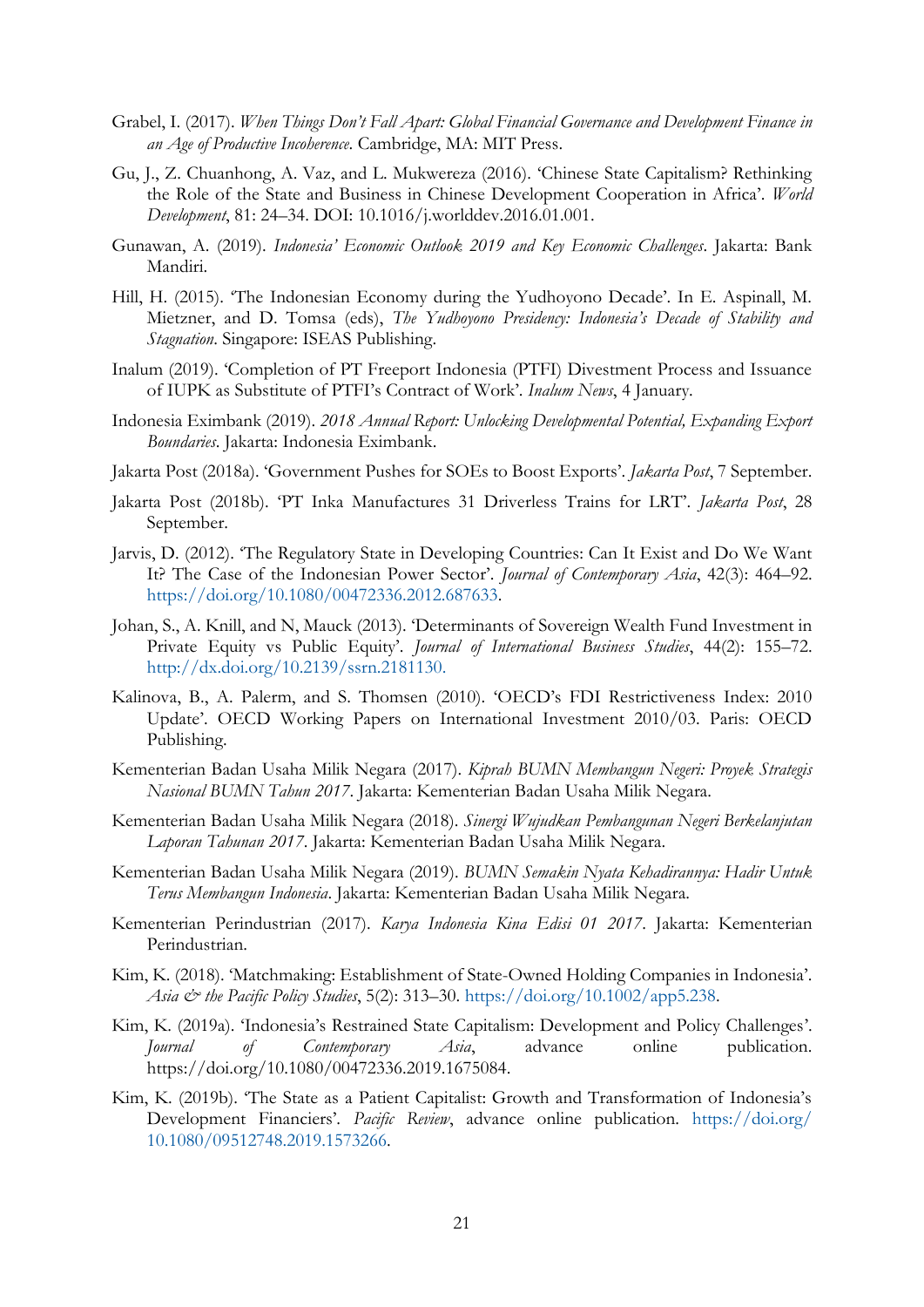- Kim, K. (2019c). 'Using Partially State-Owned Enterprises for Development in Indonesia'. *Asia Pacific Business Review*, 25(3): 317–37. [https://doi.org/10.1080/13602381.2019.1575660.](https://doi.org/10.1080/13602381.2019.1575660)
- Kim, K., A. Sumner, and A. Yusuf. (2019). 'Is Structural Transformation-Led Economic Growth Immiserizing or Inclusive? The case of Indonesia'. In P. Shaffer, R. Kanbur, and R. Sandbrook (eds), *Immiserizing Growth: When Growth Fails the Poor*. Oxford: Oxford University Press.
- Klingler-Vidra, R. (2018). *The Venture Capital State: The Silicon Valley Model in East Asia*. Ithaca, NY: Cornell University Press.
- Kowalski, P., and K. Perepechay (2015). 'International Trade and Investment by State Enterprises'. OECD Trade Policy Papers 184. Paris: OECD Publishing. [https://doi.org/](https://doi.org/10.1787/5jrtcr9x6c48-en) [10.1787/5jrtcr9x6c48-en.](https://doi.org/10.1787/5jrtcr9x6c48-en)
- Kowalski, P., M. Büge, M. Sztajerowska, and M. Egeland (2013). 'State-Owned Enterprises: Trade Effects and Policy Implications'. OECD Trade Policy Papers 147. Paris: OECD Publishing.
- Kring, W., and K. Gallagher (2019). 'Strengthening the Foundations? Alternative Institutions for Finance and Development'. *Development and Change*, 50(1): 3–23. [https://doi.org/10.1111/dech.12464.](https://doi.org/10.1111/dech.12464)
- Kurlantzick, J. (2016). *State Capitalism: How the Return of Statism Is Transforming the World*. New York: Oxford University Press.
- Liang, H., B. Ren, and S. Sun (2015). 'An Anatomy of State Control in the Globalization of State-Owned Enterprise'. *Journal of International Business Studies*, 46(2): 223–40. DOI: 10.1057/jibs.2014.35.
- Lin, J., and H. Chang (2009). 'Should Industrial Policy in Developing Countries Conform to Comparative Advantage or Defy It? A Debate between Justin Lin and Ha-Joon Chang'. *Development Policy Review*, 27(5): 483–502. [https://doi.org/10.1111/j.1467-7679.2009.00456.x.](https://doi.org/10.1111/j.1467-7679.2009.00456.x)
- Mazzucato, M. (2013). *The Entrepreneurial State: Debunking Public vs Private Sector Myths*. London: Anthem.
- McCawley, P. (2015). 'Infrastructure Policy in Indonesia 1965–2015: A Survey'. *Bulletin of Indonesian Economic Studies*, 51(2): 263–85. [https://doi.org/10.22146/jieb.6299.](https://doi.org/10.22146/jieb.6299)
- McCawley, P. (2019). 'Jokowi Bets on an Infrastructure Boom'. *East Asia Forum*, 10 April.
- McKendrick, D. (1992). 'Obstacles to "Catch-Up": The Case of the Indonesian Aircraft Industry'. *Bulletin of Indonesian Economic Studies*, 28(1): 39–66. DOI[:10.1080/00074919212331336124.](https://doi.org/10.1080/00074919212331336124)
- McMillan, M., D. Rodrik, and I. Verduzco-Gallo (2014). 'Globalization, Structural Change, and Productivity Growth, with an Update on Africa'. *World Development*, 63: 11–32. [https://doi.org/10.1016/j.worlddev.2013.10.012.](https://doi.org/10.1016/j.worlddev.2013.10.012)
- Meckling, J., and J. Nahm (2018). 'When Do States Disrupt Industries? Electric Cars and the Politics of Innovation'. *Review of International Political Economy*, 25(4): 505–29.
- Megginson, W., and V. Fotak (2015). 'Rise of the Fiduciary State: A Survey of Sovereign Wealth Fund Research'. *Journal of Economic Surveys*, 29(4): 733–78. <http://dx.doi.org/10.1111/joes.12125.>
- Megginson, W., M. You, and L. Han (2013). 'Determinants of Sovereign Wealth Fund Cross-Border Investments'. *The Financial Review*, 48(4): 539–72. [https://doi.org/10.1111/fire.12015.](https://doi.org/10.1111/fire.12015)
- Musacchio, A., and S. Lazzarini (2014). *Reinventing State Capitalism: Leviathan in Business, Brazil and Beyond*. Cambridge, MA: Harvard University Press.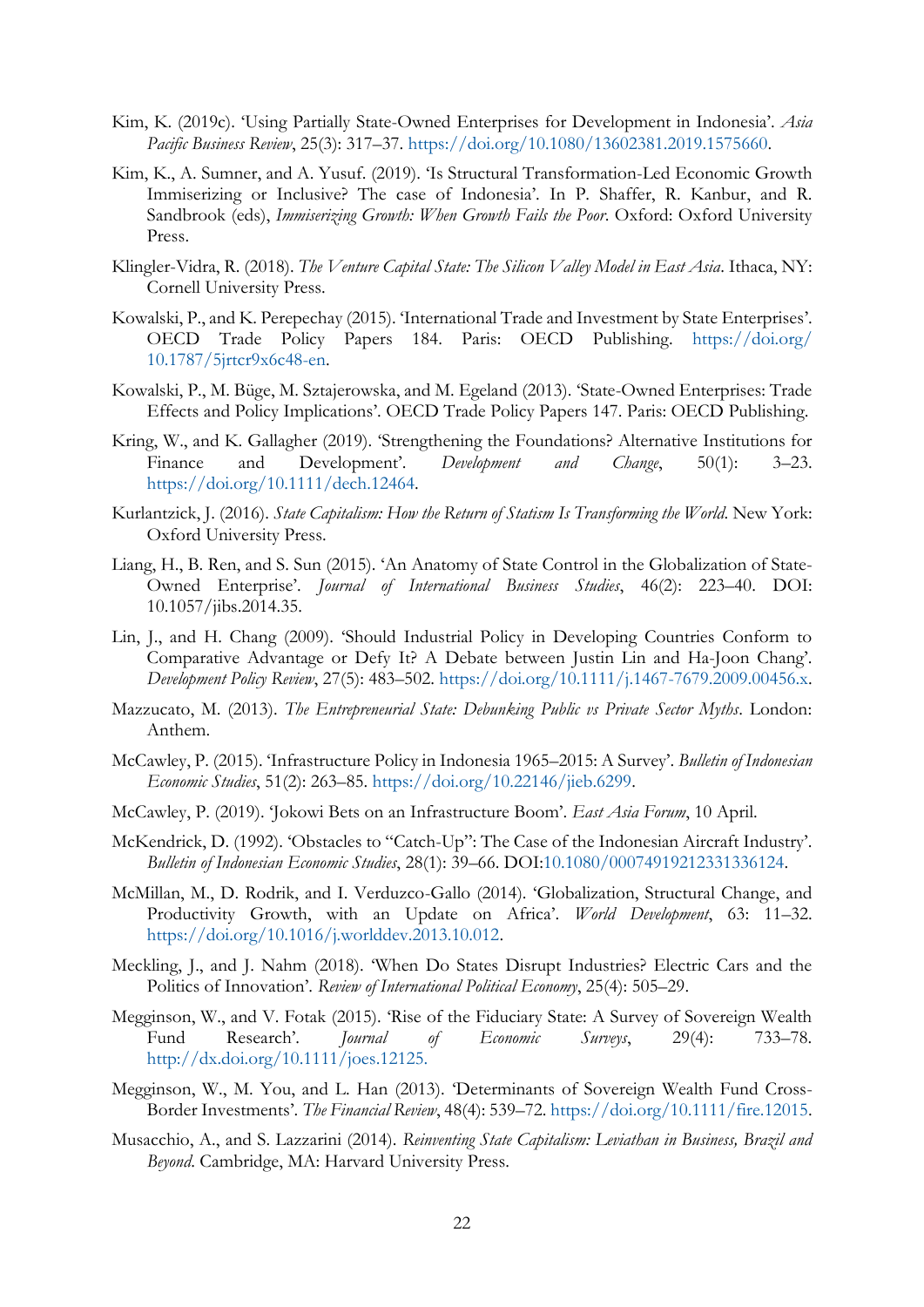- Musacchio, A., S. Lazzarini, and R. Aguilera (2015). 'New Varieties of State Capitalism: Strategic and Governance Implications'. *The Academy of Management Perspectives*, 29(1): 115–31. [https://doi.org/10.5465/amp.2013.0094.](https://doi.org/10.5465/amp.2013.0094)
- Naqvi, N., A. Henow, and H. Chang (2018). 'Kicking Away the Financial Ladder? German Development Banking under Economic Globalisation'. *Review of International Political Economy*, 25(5): 672–98. DOI: 10.1080/09692290.2018.1480515.
- Narjoko, D. (2014). 'Did Better Firms Enter the Indonesian Manufacturing Sector after the 1997– 98 Crisis?' *Bulletin of Indonesian Economic Studies*, 50(3): 371–91. DOI: 10.1080/00074918.2014.980379.
- Nem Singh, J., and G. Chen (2018). 'State-Owned Enterprises and the Political Economy of State– State Relations in the Developing World'. *Third World Quarterly*, 39(6): 1077–97. DOI: 10.1080/01436597.2017.1333888.
- Noman, A., and J. Stiglitz (eds) (2017). *Efficiency, Finance, and Varieties of Industrial Policy: Guiding Resources, Learning, and Technology for Sustained Growth*. New York: Columbia University Press.
- OECD (2015). *State-Owned Enterprise in the Development Process*. Paris: OECD Publishing.
- OECD (2016). *Broadening the Ownership of State-Owned Enterprises: A Comparison of Governance Practices*. Paris: OECD Publishing.
- OECD (2017). *The Size and Sectoral Distribution of State-Owned Enterprises*. Paris: OECD Publishing.
- Page, J., and F. Tarp (eds.) (2017). *The Practice of Industrial Policy: Government–Business Coordination in Africa and East Asia*. Oxford: Oxford University Press.
- Pellizzola, L. (2017). 'Introducing Sovereign Wealth Funds'. In B. Bortolotti (ed.), *Sovereign Wealth Fund Annual Report 2016: Hunting Unicorns*. Milan: Bocconi University Sovereign Investment Lab.
- PwC Indonesia (2018). *Mining in Indonesia: Investment and Taxation Guide*, 10th Edition. Jakarta: PwC Indonesia.
- Republik Indonesia (2014). *Rencana Pembangunan Jangka Menengah Nasional (RPJMN) 2015–2019*. Jakarta: Republik Indonesia.
- Resosudarmo, B., and A. Yusuf (2009). 'Survey of Recent Developments'. *Bulletin of Indonesian Economic Studies*, 45(3): 287–315. [https://doi.org/10.1080/00074910903301639.](https://doi.org/10.1080/00074910903301639)
- Rodrik, D. (2008). 'Normalizing Industrial Policy'. Commission on Growth and Development Working Paper 3. Washington, DC: World Bank.
- Rodrik, D. (2016). 'Premature Deindustrialization'. *Journal of Economic Growth*, 21: 1–33. https://doi.org/10.1007/s10887-015-9122-3.
- Rowden, R. (2018). 'A Review of the SPERI Series, "Revisiting the Developmental State"'. Sheffield Political Economy Research Institute Blog, 6 April.
- Salazar-Xirinachs, J., I. Nübler, and R. Kozul-Wright (eds) (2014). *Transforming Economies: Making Industrial Policy Work for Growth, Jobs and Development*. Geneva: ILO.
- Sekretariat Kabinet Republik Indonesia (2018). *Laporan 4 Tahun Pemerintahan Joko Widodo—Jusuf Kalla*. Jakarta: Sekretariat Kabinet Republik Indonesia.
- Singh, H. (2016). 'New Industrial Policy and Manufacturing: Options for International Trade Policy'. E15Initiative Policy Options Paper. Geneva: International Centre for Trade and Sustainable Development and World Economic Forum.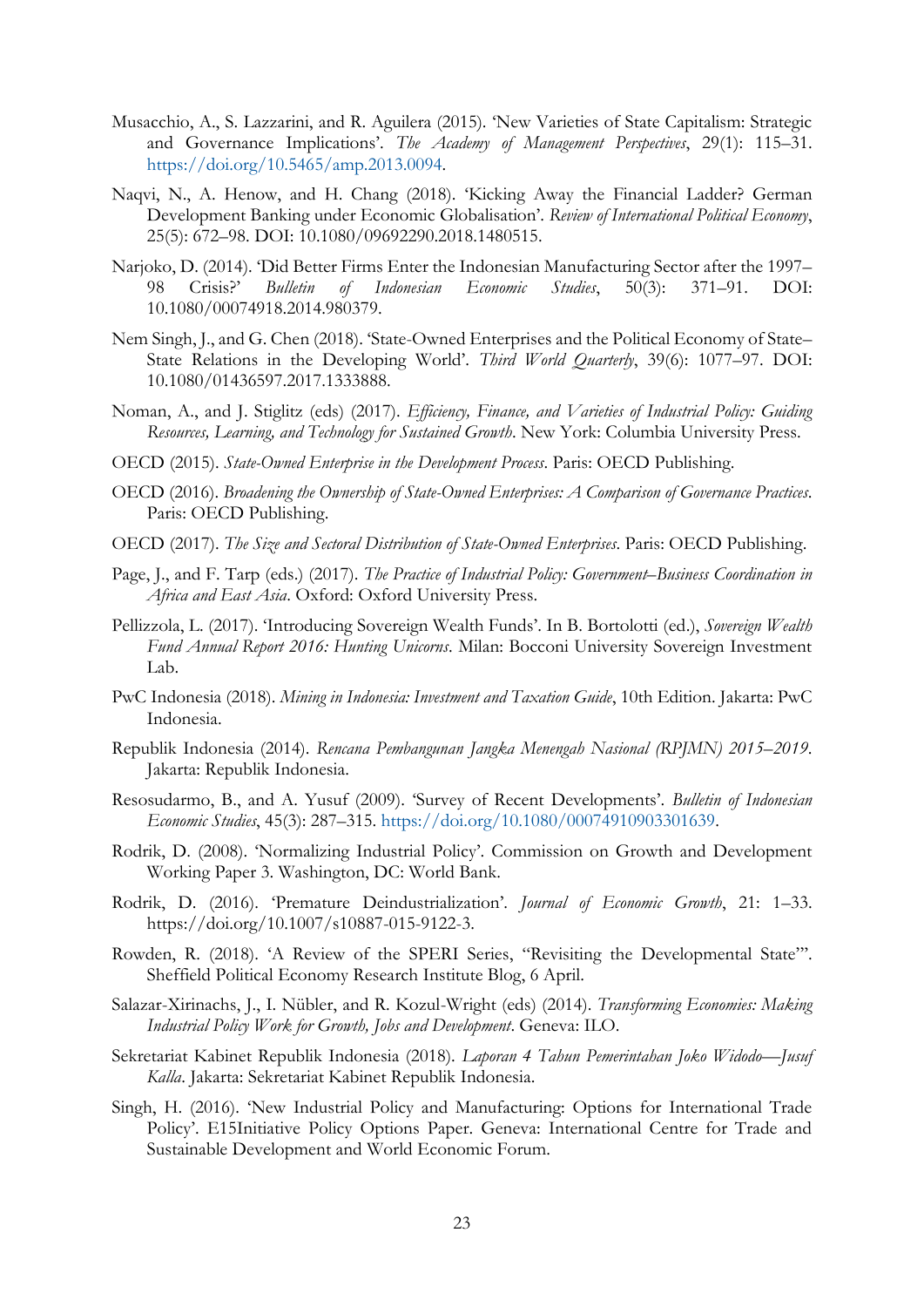- Singh, H., and R. Jose (2016). 'Industrial Policy and the WTO Rules-Based System'. E15Initiative Overview Paper. Geneva: International Centre for Trade and Sustainable Development and World Economic Forum.
- Steenblik, R. (2009). 'Green Growth, Protectionism, and the Crisis'. In S. Evenett, B. Hoekman, and O. Cattaneo (eds), *Effective Crisis Response and Openness: Implications for the Trading System*. London: Centre for Economic Policy Research.
- Storm, S. (2015). 'Structural Change'. *Development and Change*, 46(4): 666–99. [https://doi.org/](https://doi.org/10.1111/dech.12169) [10.1111/dech.12169.](https://doi.org/10.1111/dech.12169)
- Suhartono, H., and F. Dahrul. (2019). 'Airbus Supplier in Indonesia Targets Composite Parts Orders'. *Bloomberg*, 13 May.
- Sulaiman, S. (2018). 'Pertamina Says Refinery Plan on Schedule'. *Jakarta Post*, 2 August.
- Sulaiman, S. (2019). 'Antam Races Against Time to Build Smelter'. *Jakarta Post*, 19 March.
- Tang, W. (2019). 'SOE Infrastructure Development Drives Indonesia's Economy'. *Jakarta Post*, 25 February.
- Thrasher, R., and K. Gallagher (2008). '21st Century Trade Agreements: Implications for Long-Run Development Policy'. The Pardee Papers 2. Boston: Boston University.
- Tijaja, J., and M. Faisal (2014). 'Industrial Policy in Indonesia: A Global Value Chain Perspective'. ADB Economics Working Paper 411. Mandaluyong: Asian Development Bank.
- UNCTAD (2015a). *International Classification of Non-Tariff Measures, 2012 Version*. Geneva: UNCTAD.
- UNCTAD (2015b). *Investment Policy Framework for Sustainable Development*. Geneva: UNCTAD.
- UNCTAD (2016). *The Role of Development Banks in Promoting Growth and Sustainable Development in the South*. Geneva: UNCTAD.
- UNCTAD (2018). *World Investment Report 2018: Investment and New Industrial Policies*. Geneva: UNCTAD.
- UNCTAD (n.d.). 'UNCTADStat'. Geneva: UNCTAD. Available at: [https://](https://unctadstat.unctad.org/wds/ReportFolders/reportFolders.aspx?sCS_ChosenLang=en) [unctadstat.unctad.org/wds/ReportFolders/reportFolders.aspx?sCS\\_ChosenLang=en](https://unctadstat.unctad.org/wds/ReportFolders/reportFolders.aspx?sCS_ChosenLang=en) (accessed 29 January 2019).
- UNIDO (2019). 'Database: CIP'. Vienna: UNIDO. Available at: [https://stat.unido.org/](https://stat.unido.org/database/CIP%202019) [database/CIP%202019](https://stat.unido.org/database/CIP%202019) (accessed 29 January 2019).
- Vahn, G., A. Nugraha, and M. Tan (2019). *Analysis: Indonesia's Trade Deficit Raises Urgency to Boost Refining Capacity*. Singapore: S&P Global Platts.
- Wade, R. (1990a). *Governing the Market: Economic Theory and the Role of Government in East Asian Industrialization*. Princeton, NJ: Princeton University Press.
- Wade, R. (1990b). 'Industrial Policy in East Asia: Does it Lead or Follow the Market?'. In G. Gereffi, and D. Wyman (eds), *Manufacturing Miracles: Paths of Industrialization in Latin America and East Asia*. Princeton, NJ: Princeton University Press.
- Wade, R. (2003). 'What Strategies Are Viable for Developing Countries Today? The World Trade Organization and the Shrinking of 'Development Space'. *Review of International Political Economy*, 10(4): 621–44. [https://doi.org/10.1080/09692290310001601902.](https://doi.org/10.1080/09692290310001601902)
- Wade, R. (2012). 'Return of Industrial Policy?' *International Review of Applied Economics*, 26(2): 223– 39. [https://doi.org/10.1080/02692171.2011.640312.](https://doi.org/10.1080/02692171.2011.640312)